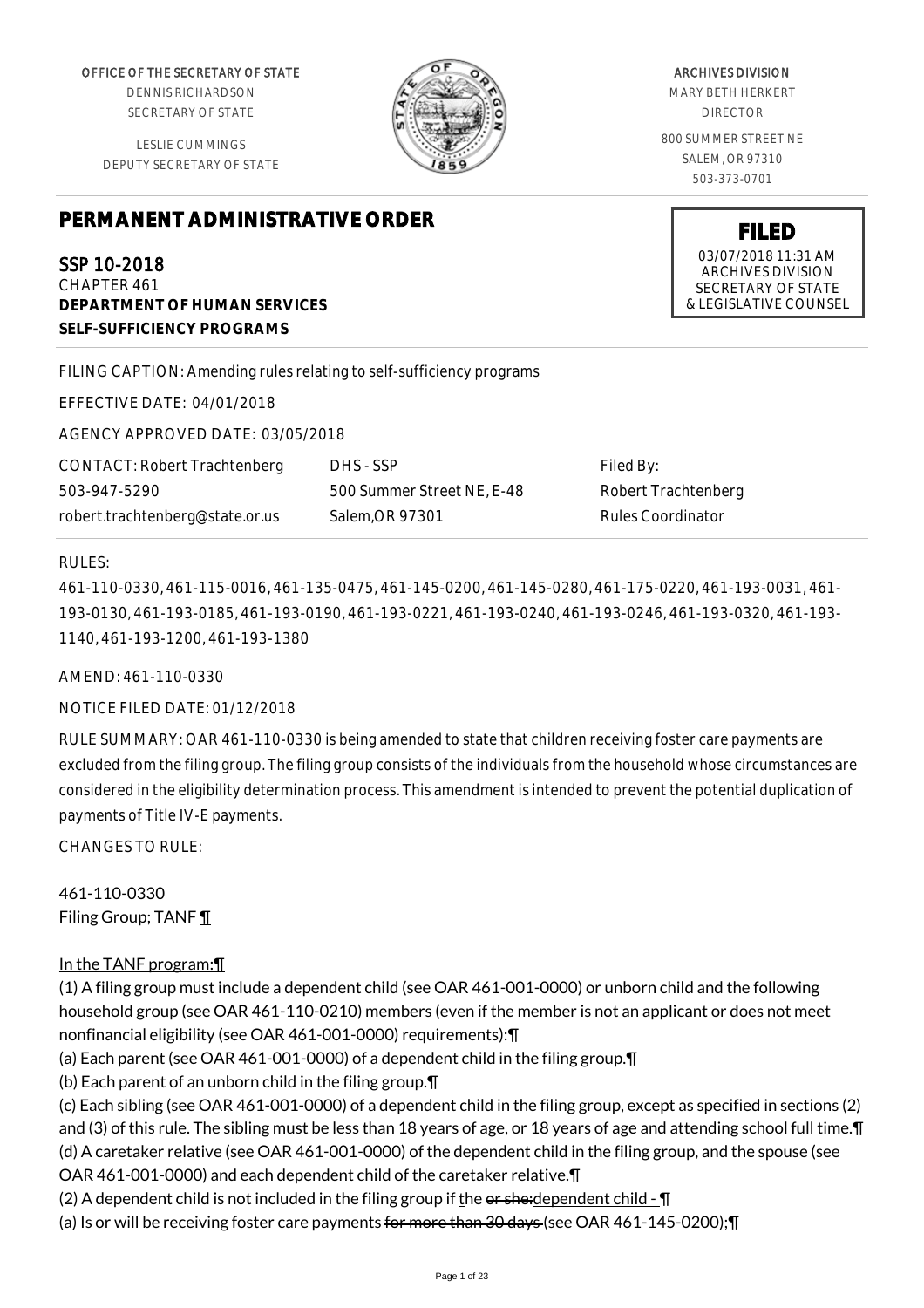(b) Is receiving adoption assistance (see OAR 461-145-0001); or¶

(c) Is receiving Title IV-E subsidized guardianship assistance payments (see OAR 461-145-0200).¶

(3) A parent of a minor parent (see OAR 461-001-0000) is not in the filing group of the minor parent if:¶

(a) The minor parent does not reside with his or herthat parent; or $\P$ 

(b) The parent of the minor parent is in the household group of the minor parent but is not applying for the TANF program for the minor parent or any sibling of the minor parent.

Statutory/Other Authority: ORS 409.050, 411.060, 411.070, 412.006, 412.049, 412.064, 412.124 Statutes/Other Implemented: ORS 409.010, 411.060, 411.070, 412.006, 412.049, 412.064, 45 CFR 261.10, 45 CFR 263.2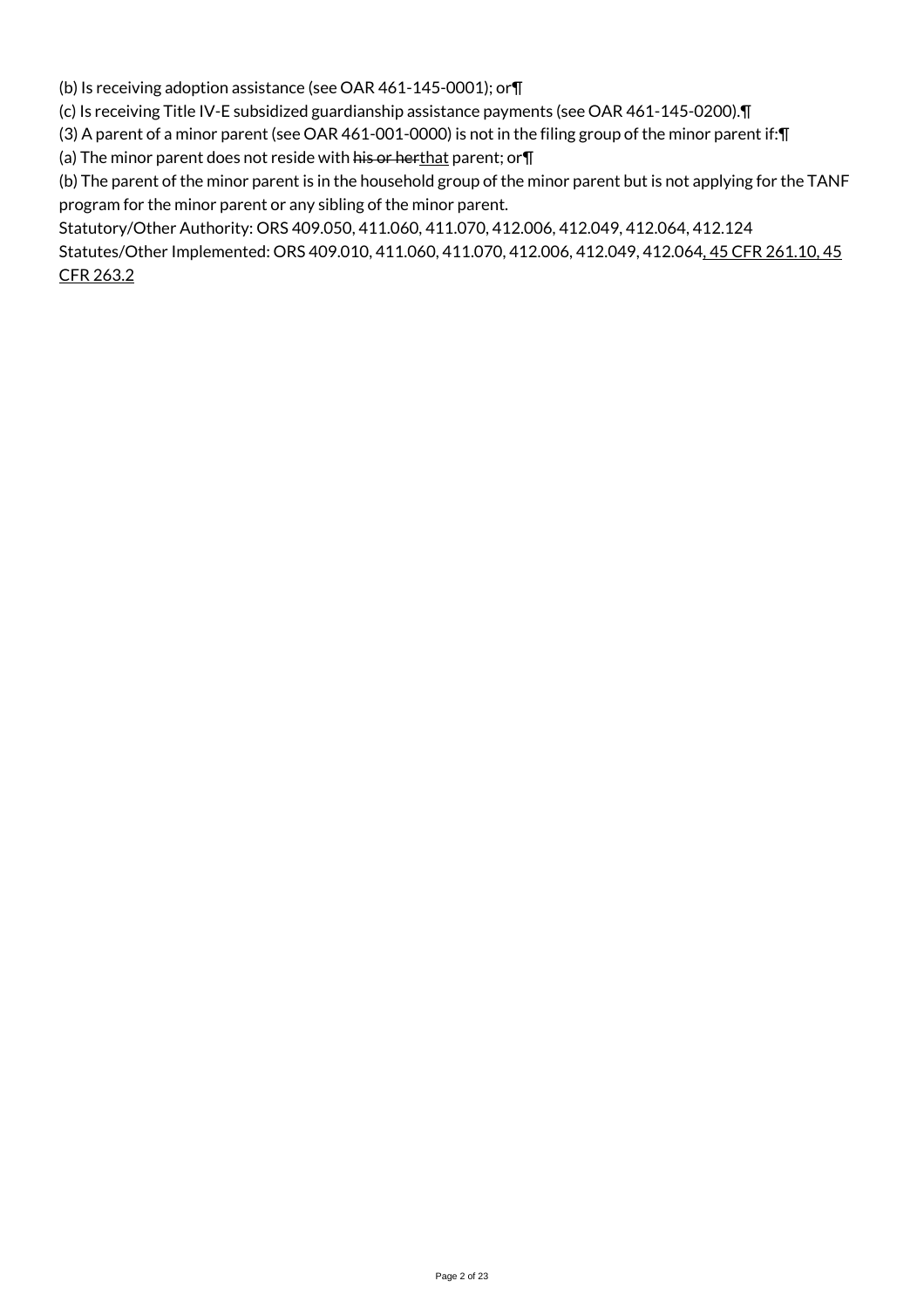## AMEND: 461-115-0016

# NOTICE FILED DATE: 01/12/2018

RULE SUMMARY: OAR 461-115-0016 about the reservation list in the ERDC program is being amended to make permanent temporary rule amendments effective November 22, 2017 that changed the reservation list selection from random selection to first-in, first out. This change will better fit the anticipated, ongoing monthly pull of names. This rule is also being amended to remove its reference to Oregon Program of Quality contracted slots which ended in 2016, so the rule reflects the current reservation list process.

 $CHANGESTORUIF$ 

461-115-0016 Application Process; Reservation List for ERDC ¶

Notwithstanding any other rule in OAR chapter 461, in the ERDC program:¶

(1) Eligibility (see OAR 461-001-0000) is subject to the availability of funds. The Department may implement a Child Care Reservation List whenever the Department determines that sufficient funding is not available to sustain benefits for all of the applicants requesting assistance.¶

(2) Except as provided in section (3) of this rule, the following applicants are subject to placement on the Child Care Reservation List when the Child Care Reservation List is in effect:¶

(a) New applicants for ERDC when no member of the ERDC filing group (see OAR 461-110-0310 and 461-110- 0350) meets the requirements of one or more of the following paragraphs:¶

(A) Received a partial or full month of REF, SFPSS, or TANF program cash benefits from the state of Oregon in at least one of the preceding three months; and no member of the ERDC program filing group may be concurrently receiving TANF program benefits except as allowed under OAR 461-165-0030.¶

(B) Is eligible for and being placed in a current opening in a Head Start program contracted slot under OAR 461- 135-0405, an Oregon Program of Quality contracted slot under OAR 461-135-0407, or an Early Head Start Child Care Partnership contracted slot.¶

(C) The caretaker (see OAR 461-001-0000) is currently working with Child Welfare as part of a CPS assessment or open case, an ongoing safety plan is in place, and Child Welfare has determined the use of child care as part of an ongoing safety plan will:¶

(i) Prevent removal of the child (see OAR 461-001-0000) from their home;¶

(ii) Allow a child to be returned home; or¶

(iii) Allow for placement of the child with a relative or with an adult whom the child or the family of the child has an established relationship.¶

(D) Determined eligible for TA-DVS program benefits (see OAR 461-135-122500) from the state of Oregon in the current month or at least one of the preceding three months.¶

(b) Individuals who are reapplying for ERDC after a break in ERDC benefits of two consecutive, calendar months or more.¶

(3) Except as allowed under OAR 461-165-0030, no member of an ERDC program filing group may be concurrently receiving TANF program benefits. When concurrent benefits are not allowed, the Department sends a decision notice (see OAR 461-001-0000) of ineligibility for the ERDC program and the filing group is not placed on the Child Care Reservation List.¶

(4) When the Child Care Reservation List is in effect, the Department must place all applicants who are subject to the Child Care Reservation List under section (2) of this rule on the Child Care Reservation List for future selection. The Department sends these applicants a decision notice of ineligibility for the ERDC program.¶ (5) Each month, on the basis of an estimate of available funds, an appropriate number of individuals from the Child Care Reservation List are randomly selected selected on a first-in and first-out basis and invited to apply for ERDC.¶

(6) After an individual is selected from the Child Care Reservation List, the individual must contact the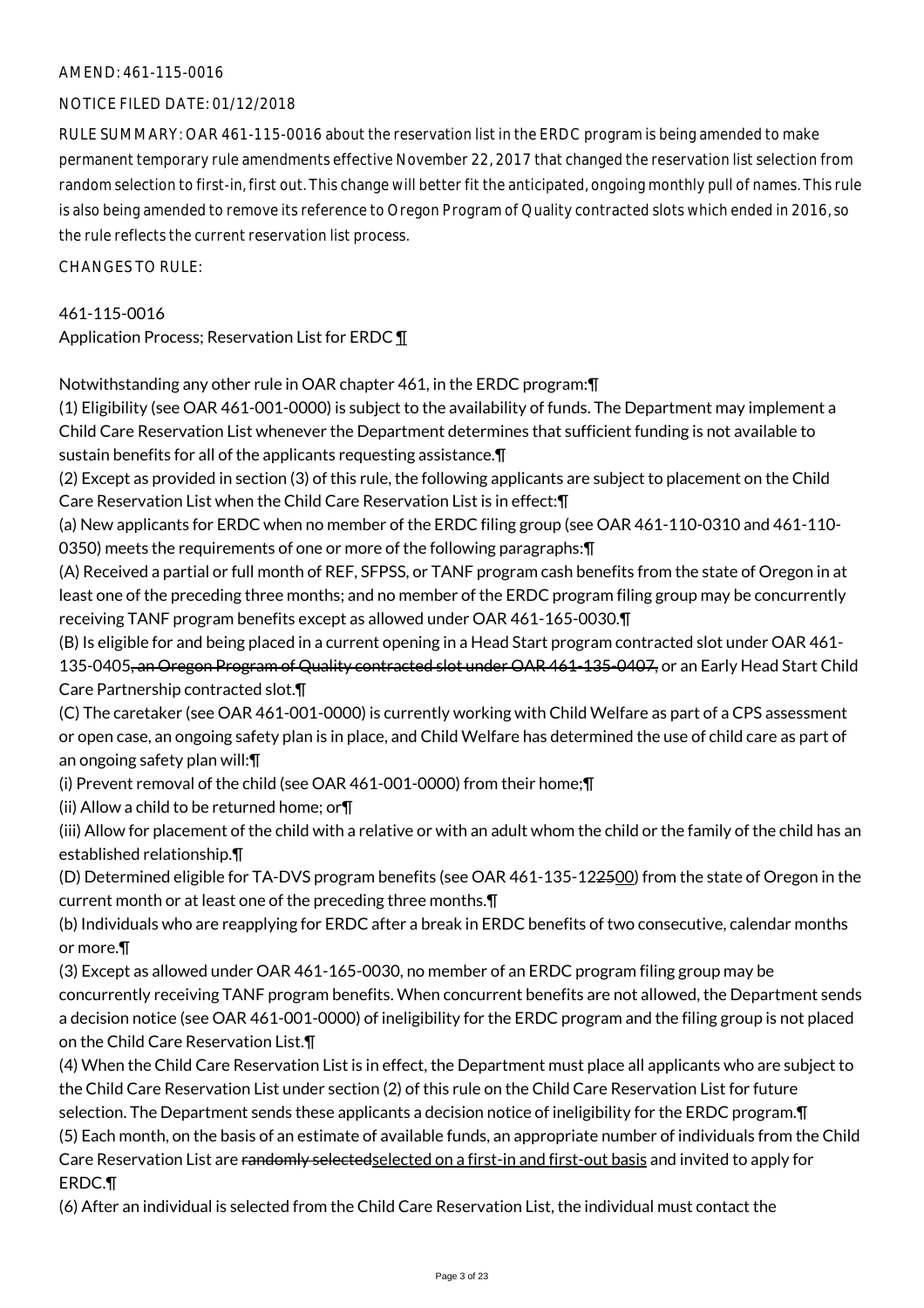Department to establish a date of request (see OAR 461-115-0030) no later than 3045 days after the date on the selection letter. The individual may request child care benefits from the Department:¶

(a) Without completing a new application, when the previous application is within 45 days of its date of request; or¶

(b) By submitting a new application for child care benefits to the Department.¶

(7) The processing time frame for the ERDC application is the same as that specified in OAR 461-115-0190, except that:¶

(a) An individual who requests benefits after the  $30-45$ -day deadline to apply (see section (6) of this rule) will be returned to the Child Care Reservation List.¶

(b) If the Department does not receive a request for benefits within the deadline to apply, the individual is dropped from the Child Care Reservation List.

Statutory/Other Authority: ORS 409.050, 411.060, 411.116, ORS 329A.500

Statutes/Other Implemented: ORS 409.010, 409.050, 409.610, 411.060, 411.116, 411.121, 411.122, 411.135, ORS 329A.500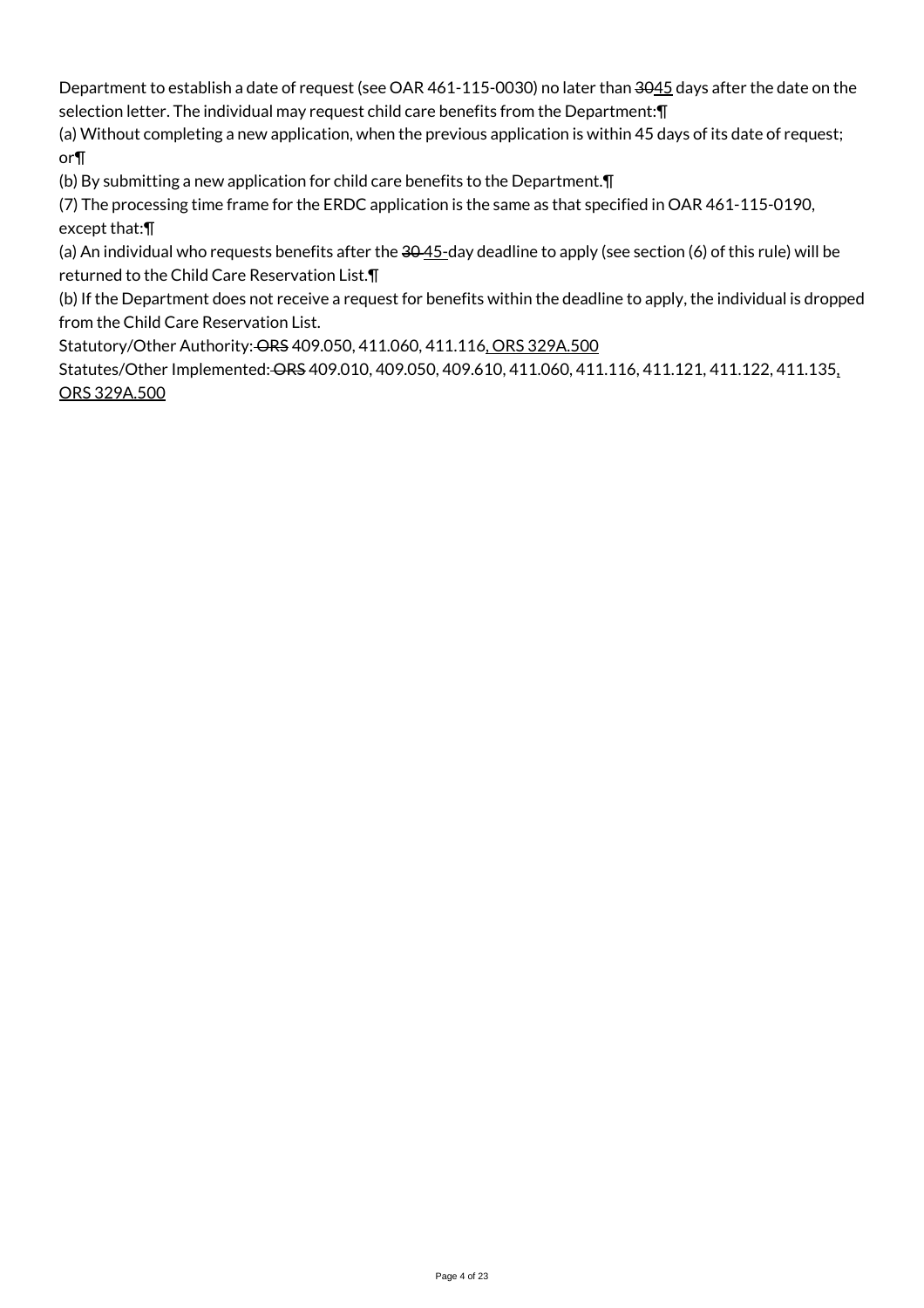## AMEND: 461-135-0475

## NOTICE FILED DATE: 01/12/2018

RULE SUMMARY: OAR 461-135-0475 about specific requirements for the Pre-TANF program is being amended to lower its 45-day time frame to be consistent with the 30-day duration of the program. This rule is also being amended to use the filing date for application processing timeframes (instead of the date of request), aligning the Pre-TANF program with the SNAP program.

CHANGES TO RULE:

## 461-135-0475

Specific Requirements; Pre-TANF Program ¶

(1) This rule explains specific requirements for the Pre-TANF program. The eligibility (see OAR 461-001-0000) criteria of the Pre-TANF program are the same as the TANF program. It is not the intent of the Pre-TANF program to delay the start of TANF program benefits. The purposes of the Pre-TANF program are:¶

(a) To help individuals find employment or other alternatives; $\P$ 

(b) To assess the employment potential of individuals;.¶

(c) To help individuals determine the service level needed to enhance their employability and their likelihood of becoming self-sufficient;.¶

(d) To determine if a needy caretaker relative (see OAR 461-001-0000) has or may have a barrier (see OAR 461- 001-0025) to employment or to family stability (see OAR 461-001-0000).¶

(e) To develop an individualized case plan (see OAR 461-001-0025), when appropriate, that establishes goals and identifies suitable activities (see OAR 461-001-0025) that promote family stability and financial independence.¶ (f) To provide basic living expenses, as described in section (5) of this rule, immediately to families in need.¶ (2) Applicants for the TANF program whose unverified application indicates the individual meets the TANF eligibility requirements participate in the Pre-TANF program. Their applications for the TANF program are also considered applications for the Pre-TANF program. The Pre-TANF program is open for not longer than 30 days following the filing date (see OAR 461-115-0040).¶

(3) Individuals in the Pre-TANF program are subject to the requirements of the JOBS program, described in divisions 130 and 190 of this chapter of rules, and they are subject to the requirements of OAR 461-135-0085 pertaining to substance abuse and mental health.¶

(4) During the Pre-TANF program, each caretaker relative authorized to work in the United States in the need group (see OAR 461-110-0630) must complete an employability screening (see OAR 461-135-0485). At least one caretaker relative in the need group must participate in an overview of the JOBS program (see OAR 461-135- 0485). If the employability screening indicates there is or may be a barrier, the individual must be offered additional screenings, at no cost to the individual, by a person with relevant expertise or specialized training. When appropriate, per OAR 461-190-0211, the individual and the Department prepare a case plan that lists the activities of the individual and support services (see OAR 461-001-0025) payments if available.¶

(5) The Department may provide the individual with basic living expenses necessary to stabilize the household so the individual can accomplish the activities in the case plan. Basic living expenses covered by this section are limited to the current need of the individual for personal incidentals that the individual cannot meet with other, immediately available resources. Payments under this section are limited to 100 percent of the payment standard in OAR 461-155-0030 for the benefit group (see OAR 461-110-0750). Payment for "past expenses" is made only when the need of the elieparticipant cannot be adequately met by a less expensive alternative.  $\P$ 

(6) During the Pre-TANF program, an individual may receive support services payments listed in the case plan pursuant to OAR 461-190-0211.¶

(7) The Pre-TANF program is closed, at any point during the 4530 days following the date of request filing date (see OAR 461-115-0040) for TANF program benefits, in any of the following circumstances:¶

(a) The individual is unlikely to become employed due to the employability of the individual, the circumstances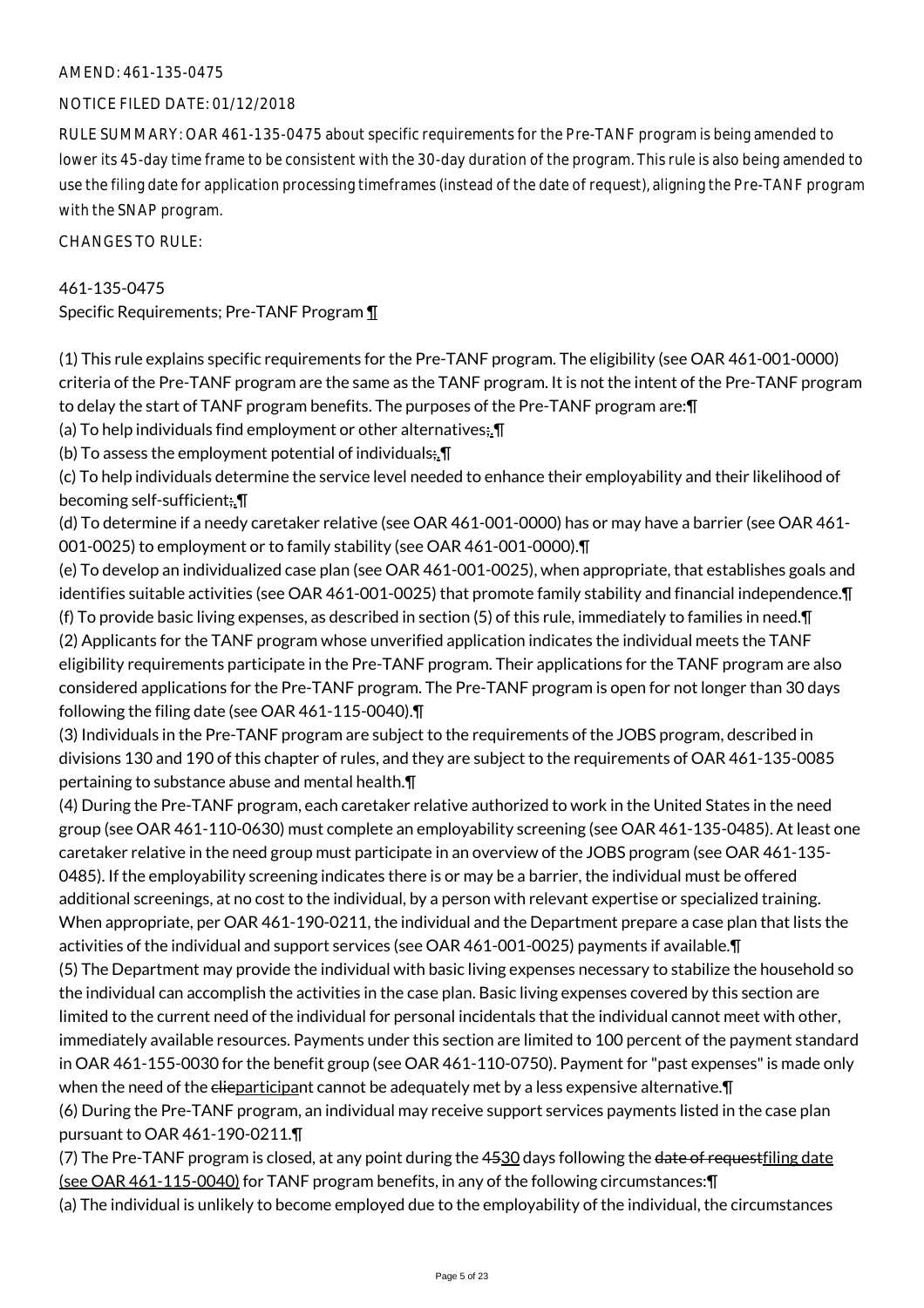affecting the family, or other causes.¶

(b) The individual fails without good cause (see OAR 461-130-0327) to comply with a requirement of an

employment program or the case plan.¶

(c) In any circumstance that would make an individual ineligible for TANF.¶

(d) Upon starting a JOBS Plus assignment.¶

(e) Upon employment and enrollment in Employment Payments (see OAR 461-001-0025) under OAR 461-135-

1270 or the Post-TANF program.¶

(8) If Pre-TANF benefits are closed pursuant to subsection (7)(a) or (b) of this rule, TANF benefits may be opened if all TANF eligibility requirements are met.

Statutory/Other Authority: ORS 409.050, 411.060, 411.070, 412.006, 412.049

Statutes/Other Implemented: ORS 409.010, 411.060, 411.070, 412.006, 412.049, 412.064, 412.001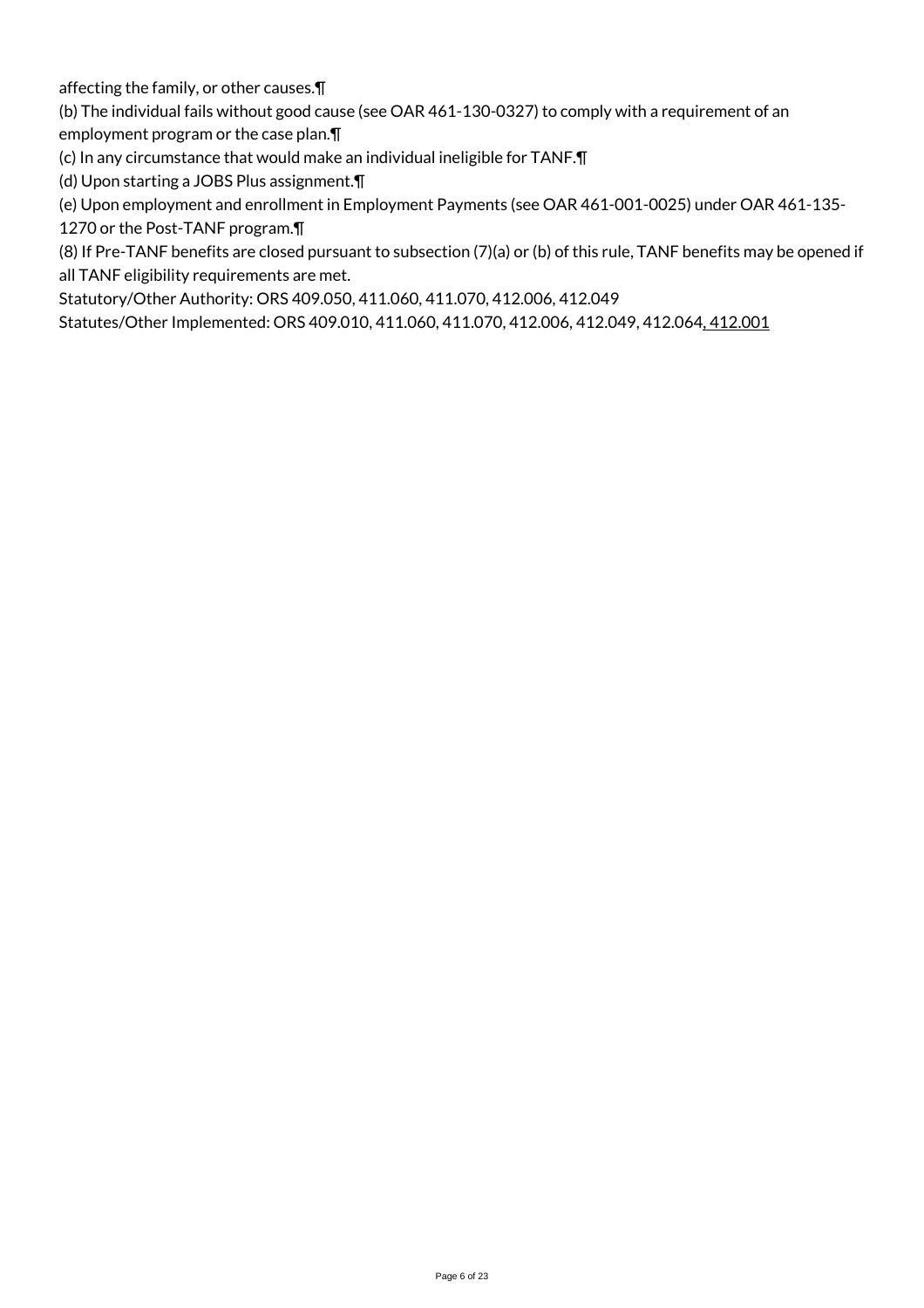## AMEND: 461-145-0200

## NOTICE FILED DATE: 01/12/2018

RULE SUMMARY: OAR 461-145-0200 about foster care payments and guardianship assistance benefits is being amended to align the Refugee and Refugee Medical programs with the TANF program on the treatment of these payments in determining eligibility.

 $CHANGFS TO RIIF$ 

461-145-0200

Foster Care Payments and Guardianship Assistance Benefits ¶

Payments for foster care and benefits from the Guardianship Assistance program are treated as follows:¶ (1) In all programs except the ERDC, REF, REFM, SNAP, and TANF programs: [

(a) If the provider of foster care or the guardian is in the financial group (see OAR 461-110-0530), the payments or benefits are treated as earned income except that it is excluded in the following situations:¶

(A) The amount the placement agency identifies as being for room and board, clothing, or personal incidental needs (including recreational expenses) of the foster care client is excluded.¶

(B) The amount designated for special need items of the foster care client is excluded.¶

(b) If the provider of foster care or the guardian is not in the financial group, the payments or benefits are excluded.¶

(2) In the ERDC program, the payments or benefits are excluded.¶

(3) In the SNAP program:¶

(a) The payments or benefits are counted as unearned income only if the person in foster care or under guardianship is in the filing group (see OAR 461-110-0370). The payments or benefits are excluded if the person in foster care or under guardianship is in the household group (see OAR 461-110-0210) but not in the filing group.¶

(b) The payments or benefits are counted as self-employment income if the provider of foster care and the person receiving the care or the guardian and the person under guardianship are not in the same household group.¶ (4) In the REF, REFM, and TANF programs: \[

(a) For adult foster care, if the provider or the guardian is in the financial group, the payments or benefits are treated as earned income except that they are excluded in the following situations:¶

(A) The amount the placement agency identifies as being for room and board, clothing, or personal incidental needs (including recreational expenses) of the foster care client is excluded.¶

(B) The amount designated for special items of the foster care client is excluded.¶

(b) For adult foster care, if the provider or the guardian is not in the financial group, the payments or benefits are excluded.¶

(c) Payments or benefits for children in foster care are excluded.

Statutory/Other Authority: 409.050, ORS 329A.500, 409.050, 411.060, 411.070, 411.404, 411.816, 412.014, 412.049, 413.085, 414, 685

Statutes/Other Implemented: ORS 329A.500, 409.050, 409.610, 411.060, 411.070, 411.404, 411.816, 412.014,  $412 - 049$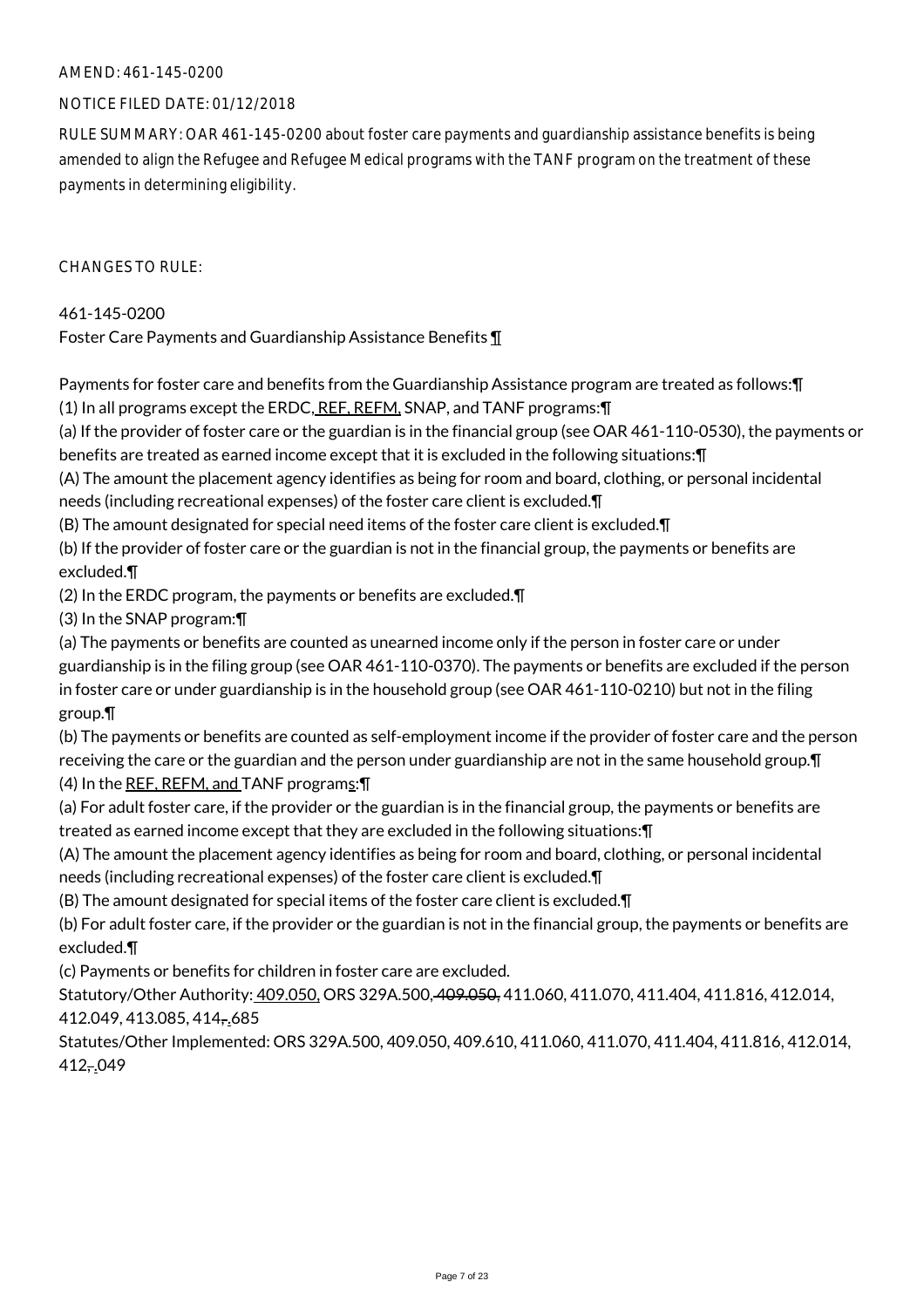# AMEND: 461-145-0280

## NOTICE FILED DATE: 01/12/2018

RULE SUMMARY: OAR 461-145-0280 about the treatment of in-kind income is being amended to align the Refugee and Refugee Medical programs with the TANF program on the treatment of this income in determining eligibility. CHANGES TO RULE:

461-145-0280 In-Kind Income ¶

(1) This rule does not apply to shelter-in-kind income (see OAR 461-145-0470).¶

(2) In all programs except the REF, REFM, and TANF programs, in-kind income (see OAR 461-001-0000) that is earned is treated according to the administrative rules on earned income (such as OAR 461-145-0130).¶ (3) In all programs except the REF, REFM, and TANF programs, in-kind income that is unearned (except thirdparty payments) is treated as follows:¶

(a) Income from court-ordered community service work or bartering is excluded. Bartering is the exchange of goods of equal value.¶

(b) Items such as cars and furniture are treated according to the administrative rule for the specific type of asset.¶ (4) In the REF, REFM, and TANF programs, in-kind income (except unearned third-party payments) is excluded.¶ (5) In the SNAP program, except for child support (see OAR 461-145-0080) and an expenditure by a business entity that benefits a principal (see OAR 461-145-0088), in-kind income is excluded.¶

(6) Unearned third-party payments are treated as follows:¶

(a) Payments made to a third party that should legally be paid directly to a member of the financial group (see OAR 461-110-0530) are counted as unearned income.¶

(b) Payments made to a third party that the payee is not legally obligated to pay directly to a member of the financial group and that the financial group does not have the option of taking as cash, and payments made by the noncustodial parent to a third party that are court-ordered are treated as follows:¶

(A) In the SNAP program, these third-party payments are excluded unless they are transitional housing payments for the homeless.¶

(B) In the REF, REFM, and TANF programs, except for payments designated as child support (see OAR 461-145-0080), these third-party payments are excluded.¶

(C) In all programs except the REF, REFM, SNAP, and TANF programs, these third-party payments are excluded. Statutory/Other Authority: ORS 409.050, 411.060, 411.070, 411.404, 411.816, 412.049, ORS 329A.500, 413.085, 414.685

Statutes/Other Implemented: ORS 409.010, 411.060, 411.070, 411.404, 411.816, 412.049, ORS 329A.500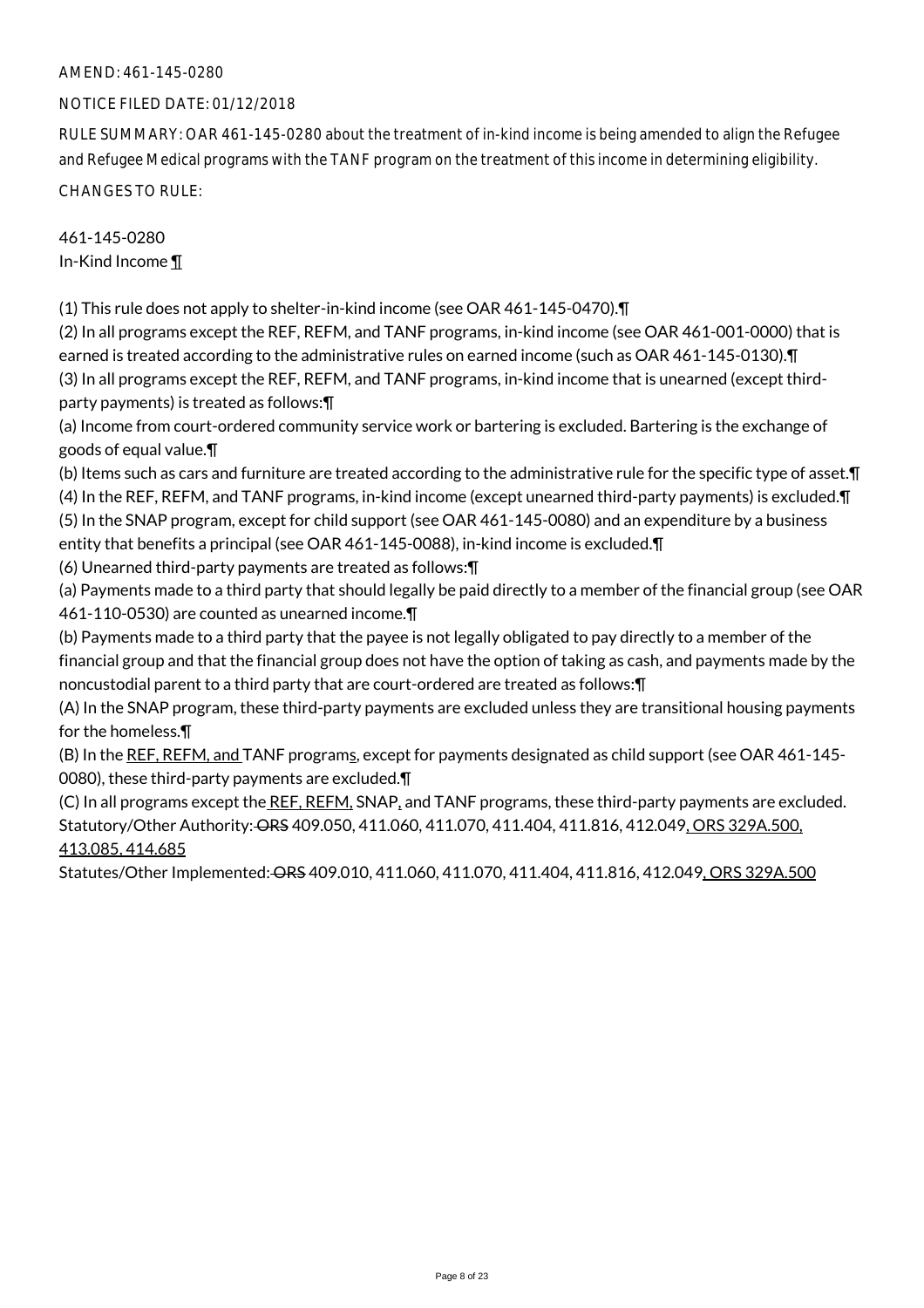# AMEND: 461-175-0220

# NOTICE FILED DATE: 01/12/2018

RULE SUMMARY: OAR 461-175-0220 about disqualification notices is being amended to update program names, making the rules easier to follow.

CHANGES TO RULE:

461-175-0220 Notice Situation; Disqualification ¶

(1) If a benefit group (see OAR 461-110-0750) or individual is disqualified for a SNAP voluntary job quit or for failure to apply for or provide an SSN, pursue assets, cooperate in the JOBS, JOBS Plus, RE<del>F Employment Program</del> P, or a SNAP Employment and Training program, or assist the state's efforts to collect support, the Department sends the following type of notice:¶

(a) If benefits are reduced or closed because of the disqualification:¶

(A) A continuing benefit decision notice (see OAR 461-001-0000) is used when changes are reported on the Interim Change Report form.¶

(B) A timely continuing benefit decision notice (see OAR 461-001-0000) is used when changes are not reported on the Interim Change Report form.¶

(b) If benefits are opened without the disqualified individual in the benefit group or if the entire benefit group is denied assistance, a basic decision notice (see OAR 461-001-0000) is used.¶

(2) For a JOBS, JOBS Plus, RE<del>F Employment Program</del>P, or a SNAP Employment and Training disqualification, and for a SNAP voluntary job quit by an individual receiving SNAP benefits, the notice includes the following information:¶

(a) The client action that resulted in disqualification.¶

(b) The length of the minimum disqualification period.¶

(c) The reduced benefit amount.¶

(d) How the client may end the disqualification after the minimum period.¶

(3) For an ABAWD disqualified due to the SNAP time limit in OAR 461-135-0520, the notice includes the following information:¶

(a) The action that resulted in the disqualification.¶

(b) The reduced amount when there are other eligible persons in the filing group.¶

(c) How the individual may regain eligibility for SNAP benefits.¶

(4) For a voluntary job quit by an individual applying for SNAP benefits, the notice includes the following information:¶

(a) The action that resulted in the disqualification; and¶

(b) The length of the disqualification period.¶

(5) For an IPV disqualification:¶

(a) In all programs except the SNAP program, the Department does not send a notice of termination to an individual disqualified for an IPV after a court order, a final order from an administrative hearing, or a signed waiver (see OAR 461-175-0200(9)(c)(C) and OAR 461-195-0621(2)) that imposes the disqualification.¶ (b) In the SNAP program:¶

(A) After an individual signs an IPV waiver, the Department sends a basic decision notice to terminate benefits. If the Department receives a timely request for a hearing, the contested case hearing addresses the issues set out in OAR 461-195-0611(3).¶

(B) The Department does not send a notice of termination to an individual disqualified for an IPV after a court order or a final order from an administrative hearing.¶

(c) In all programs, the Department sends a continuing benefit decision notice when benefits for other individuals in the benefit group are closed or reduced because an individual in the benefit group is disqualified for an IPV.¶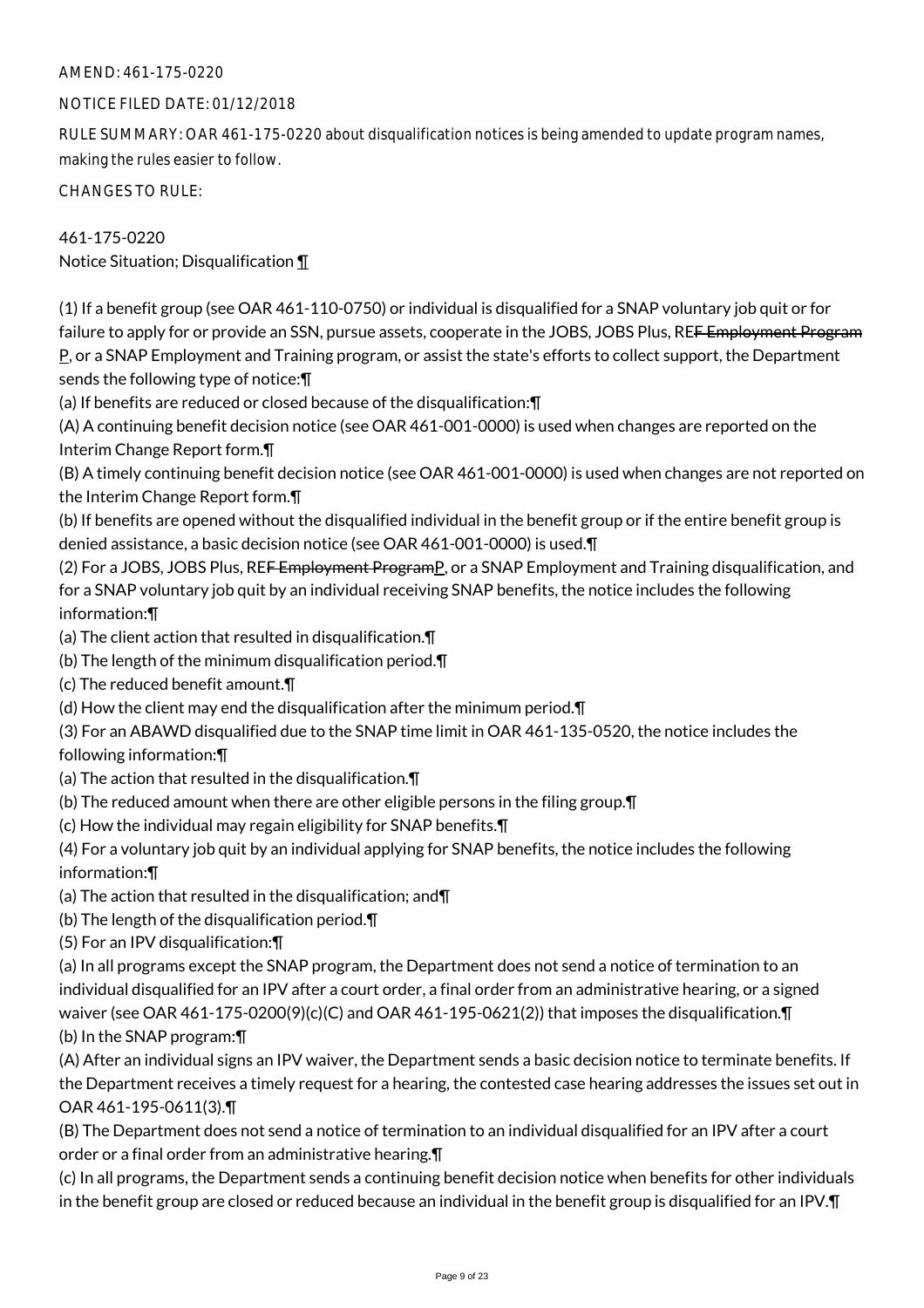(6) For a disqualification due to being a fleeing felon or in violation of parole, probation, or post-prison supervision (under OAR 461-135-0560):¶

(a) A basic decision notice is required if benefits are opened without the disqualified individual in the benefit group or if the entire filing group is denied benefits.¶

(b) A timely continuing benefit decision notice is required if an individual in the benefit group is disqualified.¶

(7) The notice situation for a disqualification due to a transfer of assets is covered in OAR 461-175-0310.

Statutory/Other Authority: 411.060, 411.070, 411.404, 411.816, 412.014, 412.049, ORS 409.050

Statutes/Other Implemented: 411.060, 411.070, 411.404, 411.816, 412.014, 412.049, ORS 409.010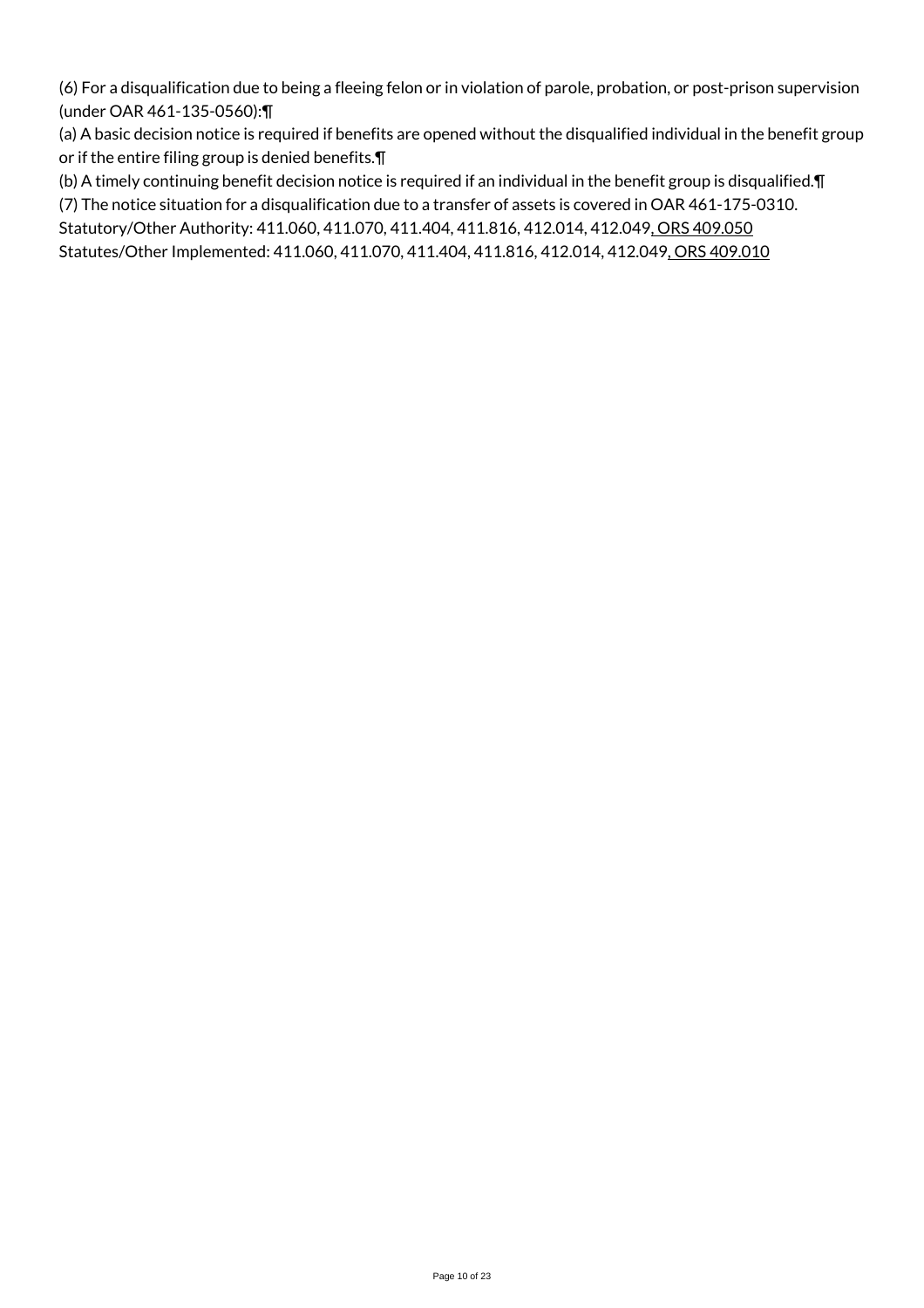## AMEND: 461-193-0031

REPEAL: Temporary 461-193-0031 from SSP 5-2018

NOTICE FILED DATE: 01/12/2018

RULE SUMMARY: OAR 461-193-0031 about eligibility requirements for the Refugee Case Services Project (RCSP) is being amended to add the description of the Refugee Case Services Project (RCSP) because the current description is contained in OAR 461-193-0130 which is being repealed. This rule is also being amended to eliminate requirements covered in OAR 461-135-0900. These changes make the rules easier to follow.

CHANGES TO RULE:

461-193-0031 Eligibility Requirements; Refugee Case Services Project (RCSP) ¶

(1) The Refugee Case Services Project (RCSP) is a contractual partnership between the Department and Refugee Resettlement Agencies to provide management of cash assistance to eligible individuals who reside in Multnomah, Clackamas, or Washington County.¶

(2) An individual must participate in the Refugee Case Services Project if the individual meets all of the following:¶ ( $\pm$ a) Meets all REF or TANF program eligibility (see OAR 461-001-0000) requirements. [[

(2b) Meets the alien status requirements under OAR 461-120-0125(5).

(3c) Resides in Clackamas, Multnomah, or Washington County. $\P$ 

(4d) Haves resided in the U.S. for eight months or less. The first month is, for an individual meeting the alien status requirements of OAR 461-120-0125:¶

(a) Subsections (5)(a), (c), (d), or (e), the month the individual entered the United States.¶

(b) Subsections (5)(b), (f), or (g), the month the individual was granted the individual's immigration status.¶ (c) Subsection (5)(h):¶

(A) If the individual entered the U.S. with special immigrant status, the month the individual entered the United States. from the time their eligible immigration status was granted (with each month in the U.S. counted as a whole month and no prorating of any month); and¶

(A) Their filing date is prior to February 1, 2018; or¶

 $(B)$  If  $t$ The individual is granted special immigrant status after entering the U.S., the month in which the special immigrant status was grantedwas enrolled in RCSP prior to February 1, 2018.¶

(d3) Each month in the U.S. is counted as a whole month; there is no prorating of any month.¶

(5) Be 64 years old or younBe under 65 years of ager.

Statutory/Other Authority: ORS 409.050, 411.060, 411.070, 411.116, 412.006, 412.049, 411.121

Statutes/Other Implemented: ORS 409.010, 409.050, 411.060, 411.070, 411.116, 412.006, 412.049, 411.121, 45 CFR 400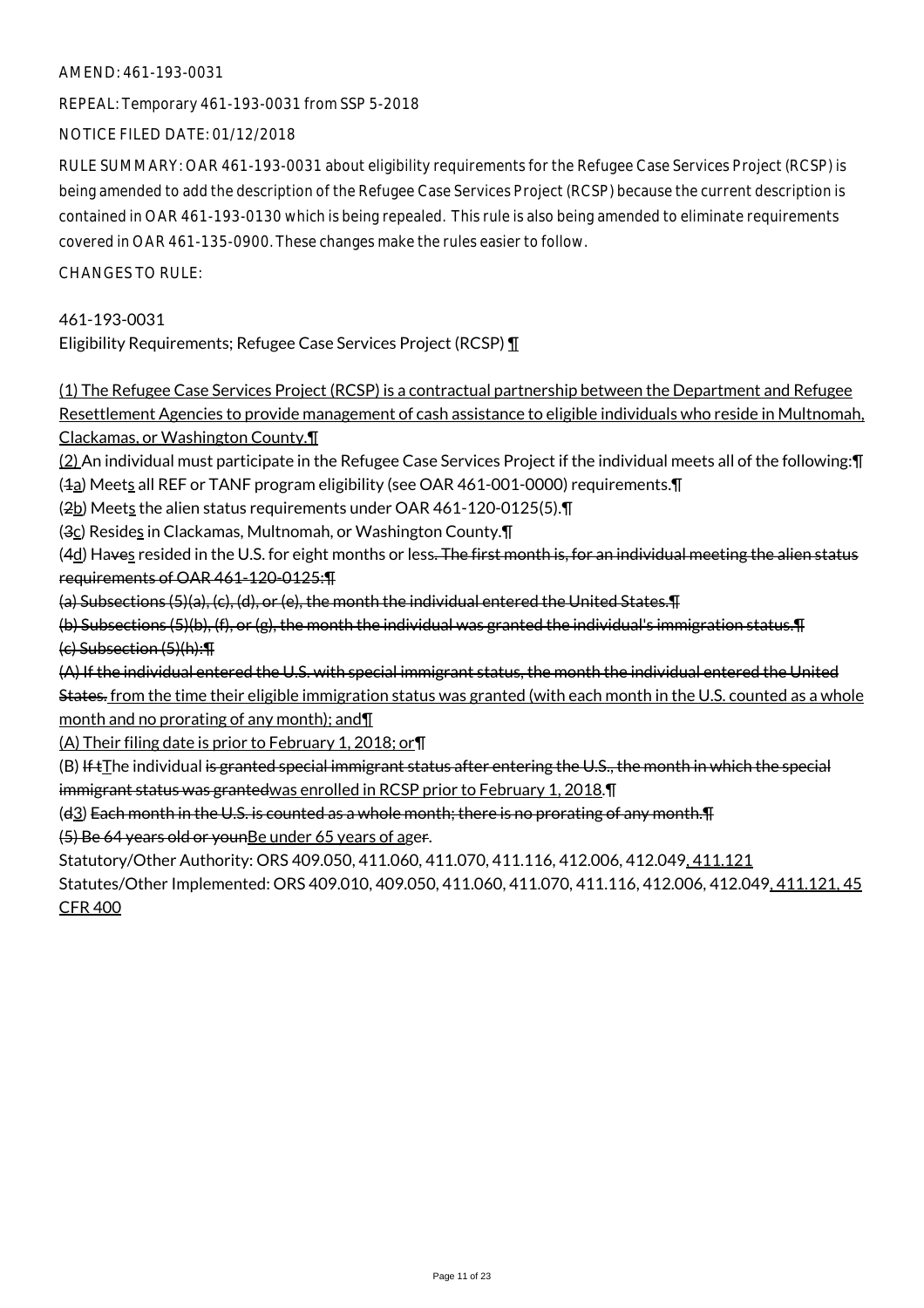### NOTICE FILED DATE: 01/12/2018

RULE SUMMARY: OAR 461-193-0130 about definitions for the New Arrival Employment Services (NAES) and the Refugee Case Services Project (RCSP) is being repealed to reduce duplication in the rules.

CHANGES TO RULE:

#### 461-193-0130

Definitions; New Arrival Employment Services (NAES), Refugee Case Services Project (RCSP) The following definitions apply to rules about the NAES and RCSP programs in Chapter 461:¶ (1) "Asylee" means a refugee granted asylum under Section 208 of the Immigration and Nationality Act. Most asylees are granted asylum after arriving in the United States. Others are admitted to the United States from

another country so that they can join a family member who has already received asylum. The anomal states as  $\mu$ 

(2) "Case head" means the case member who is responsible for providing information necessary to determine eligibility and calculate benefits, and report income. The case head may be either adult in the case.¶

(3) "Emancipated youth" means a child determined to be a single case by the U.S. Citizenship and Immigration Services or who has been emancipated legally.¶

(4) "Family reunification case" means a newly arrived refugee joining a nuclear family member already residing in the United States.¶

(5) "NAES" means New Arrival Employment Services, the employment component for clients in the RCSP program.¶

(6) "New arrival" means a refugee who originally resettled in Oregon.¶

(7) "RCSP" means Refugee Case Services Project, a partnership operated through a contract between the Department's Refugee program and a voluntary agency that resettles newly arrived refugees, to provide case management of cash assistance to a refugee settling in Multnomah, Clackamas, or Washington County.¶ (8) "Secondary migrant" means a refugee who originally resettled in another state, and was part of another state's Department of State Reception and Placement counts, who has since moved to Oregon. Statutory/Other Authority: ORS 411.060, 411.116

Statutes/Other Implemented: ORS 411.060, 411.070, 411.135, 412.006, 412.049, 414.025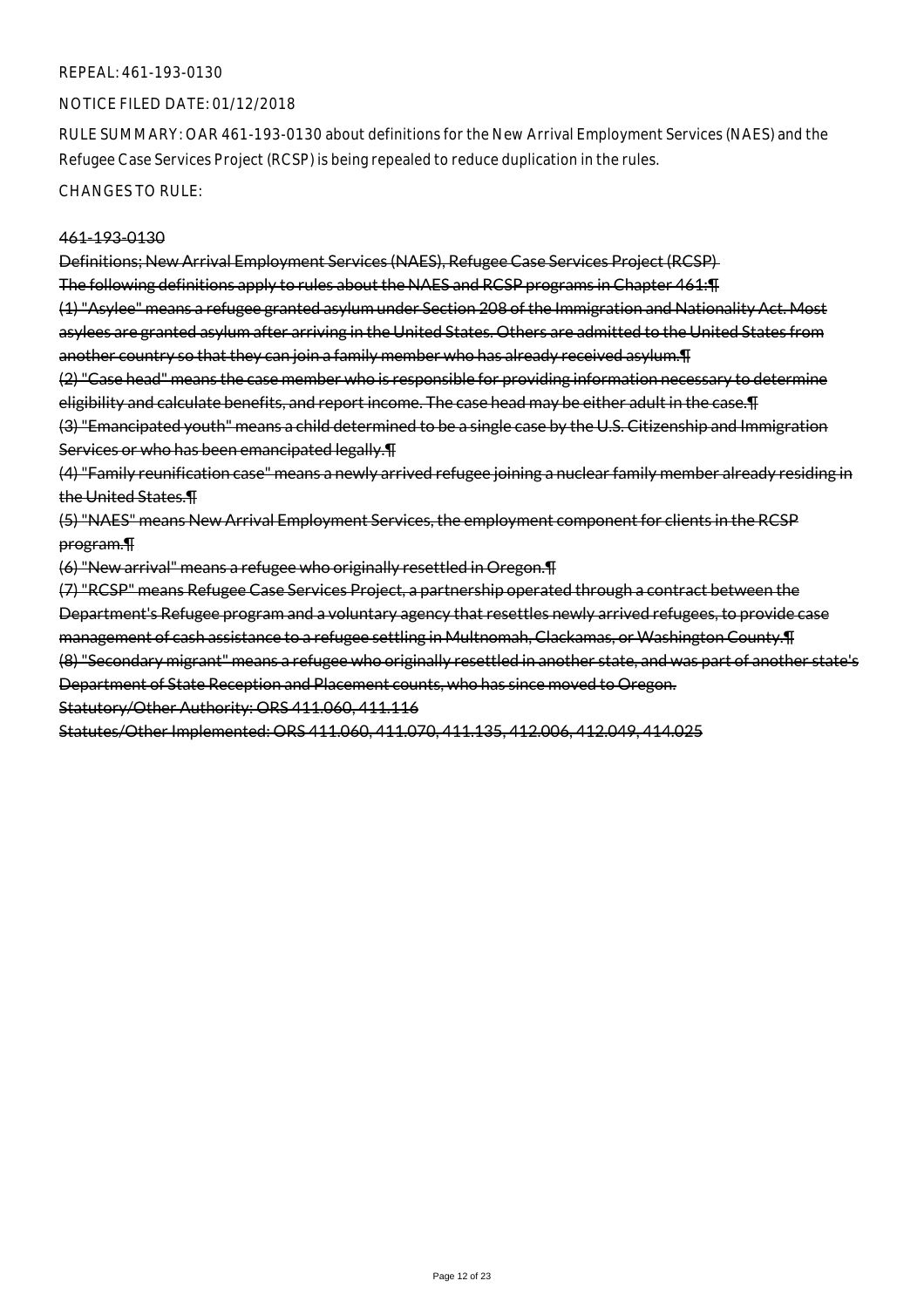## NOTICE FILED DATE: 01/12/2018

RULE SUMMARY: OAR 461-193-0185 about countable assets for the Refugee Case Services Project (RCSP) is being repealed to reduce duplication in the rules.

CHANGES TO RULE:

## 461-193-0185

Countable Assets; Refugee Case Services Project (RCSP)

In the RCSP program, the rules in divisions 140 and 145 of this chapter of rules determine the treatment of specific assets (see OAR 461-001-0000) for determining eligibility (see OAR 461-001-0000) and benefit amount. Statutory/Other Authority: ORS 411.060 Statutes/Other Implemented: ORS 411.060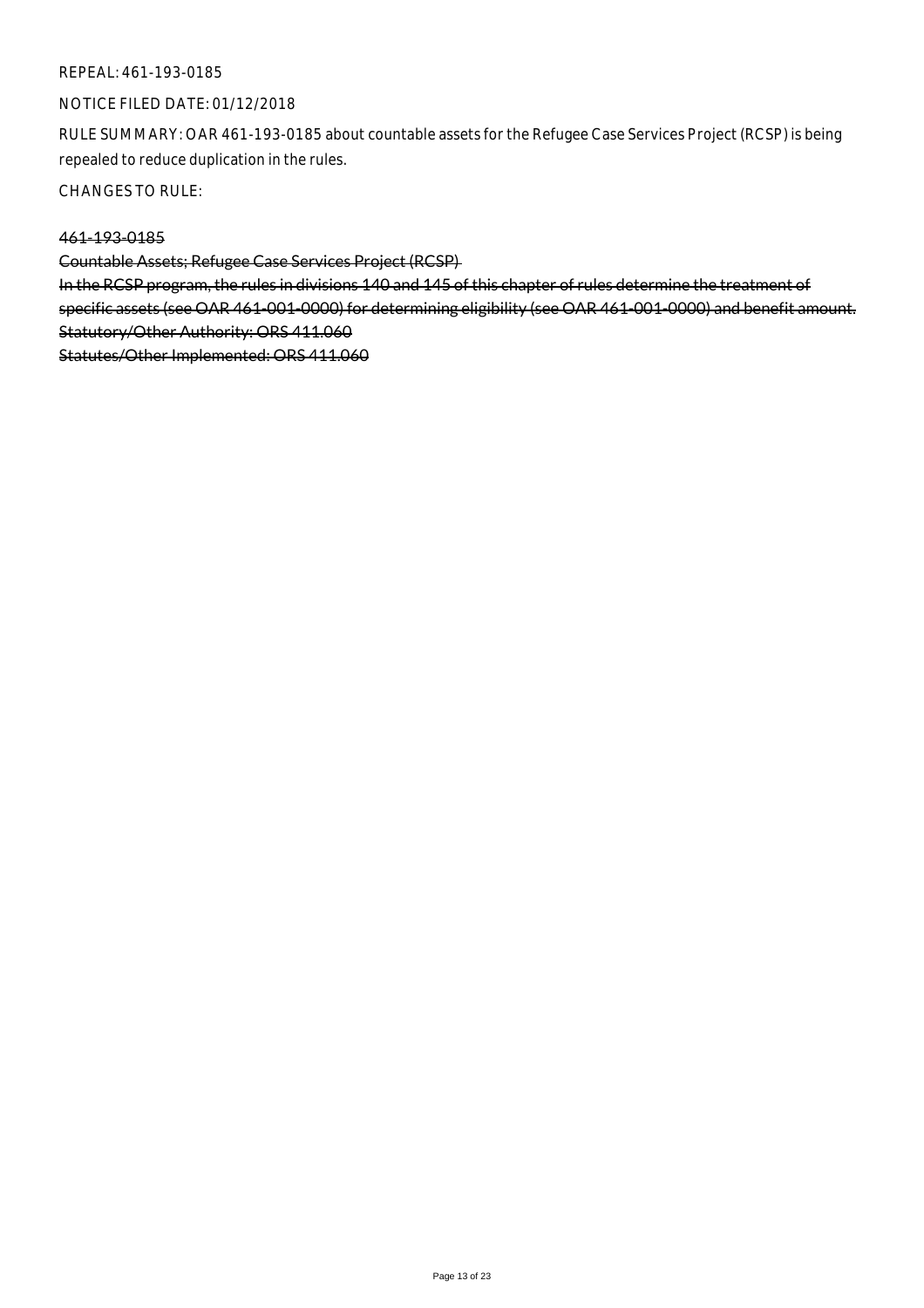### NOTICE FILED DATE: 01/12/2018

RULE SUMMARY: OAR 461-193-0190 about applying for the Refugee Case Services Project (RCSP) is being repealed to reduce duplication in the rules.

CHANGES TO RULE:

#### 461-193-0190

Applying; Refugee Case Services Project (RCSP)

In the RCSP program:¶

(1) An application form is readily available to anyone requesting one. The program assists a client unable to complete the application form or gather information necessary to verify eligibility.¶

(2) If an applicant files an application containing the applicant's name and address, the program must send the applicant a decision notice (see OAR 461-001-0000).¶

(3) An applicant must file an application, or may amend an application already complete, as a prerequisite to receiving benefits as follows:¶

(a) Except as provided in section (7) of this rule, an applicant wishing to apply for RCSP program benefits must submit a complete application on a form approved by the RCSP program.¶

(b) An application is complete when all of the following requirements are met:¶

(A) All information necessary to determine the individual's eligibility and benefit amount is provided on the application for each individual in the filing group.¶

(B) The applicant, even if homeless, provides a mailing address.¶

(C) The application is signed. An individual required but unable to sign the application may sign with a mark, witnessed by another individual.¶

(D) The application is received by the RCSP program.¶

(4) To complete the application process, the applicant or authorized representative must complete and sign an application, apply at the appropriate location, provide necessary information to the RCSP program within the time frame required, and meet the interview requirements of OAR 461-115-0230.¶

(5) If the RCSP program requires additional information to determine eligibility, the client is entitled to a written notice that includes a statement of the specific information needed to determine eligibility and the date by which the client must provide the required information to the program.¶

(6) An applicant may withdraw an application at any time.¶

(7) A new application is not required in the following situations:¶

(a) When the case is closed and reopened during the same calendar month.¶

(b) When benefits were suspended for one month because of the level of income, and the case is reopened the month following the month of suspension.¶

(c) To add a newborn child to a benefit group (see OAR 461-110-0750), but a parent in the benefit group must resign and date the current application.

Statutory/Other Authority: ORS 411.060

Statutes/Other Implemented: ORS 411.060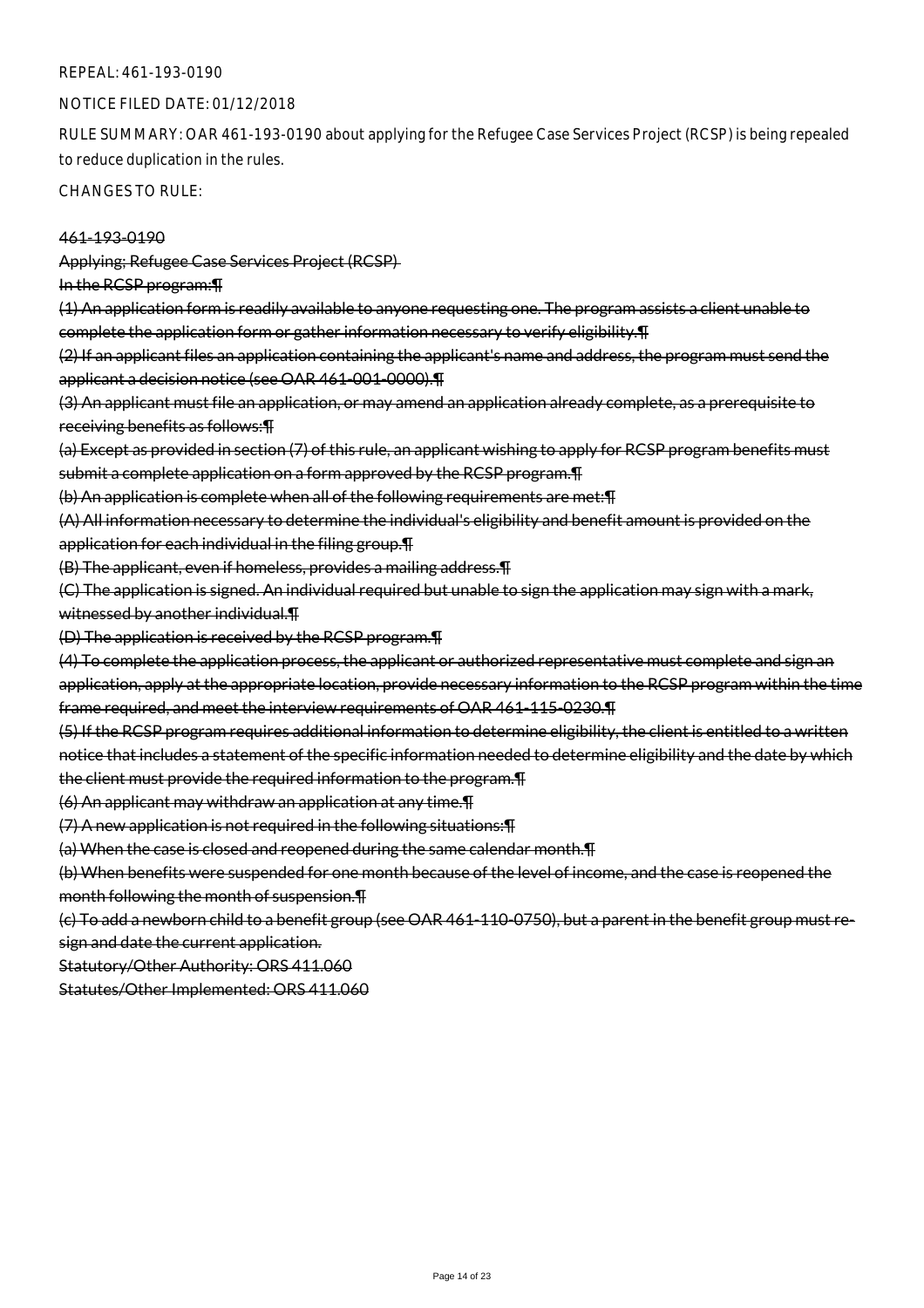#### NOTICE FILED DATE: 01/12/2018

RULE SUMMARY: OAR 461-193-0221 about training activities in the New Arrival Employment Services (NAES) and Refugee Case Services Project (RCSP) is being repealed to reduce duplication in the rules.

CHANGES TO RULE:

#### 461-193-0221

Training Activities; New Arrival Employment Services (NAES), Refugee Case Services Project (RCSP)

(1) NAES program training services are provided in coordination with the RCSP program.¶

(2) In the NAES program:¶

(a) Only selected and approved client vocational training is considered a higher service priority than job search, job referral, or job placement activities. I

(b) A client in a training program must remain a student in good standing and make satisfactory progress in the program.¶

(c) A client must agree to attend daily classes and to report absences to the instructor in a timely manner.¶ (d) Each client must be told of the consequences of poor attendance. Poor attendance in a training program is a noncooperation issue (see OAR 461-193-0042).¶

(e) Each client is responsible for arranging transportation and child care to attend the training program. Lack of child care or transportation is not a valid barrier to participation in training classes.¶

(f) The provided training must include monitoring.¶

(3) The job worker must review the client's progress at the end of each month and when training is completed.¶ (4) The instructor monitors attendance and informs the job worker of all absences.¶

(5) The training instructor completes a detailed exit evaluation of each training participant. The evaluation covers the client's motivation to seek employment and to learn English, skills and knowledge gained by the class, barriers removed, and behavior likely to affect employment.

Statutory/Other Authority: ORS 411.060

Statutes/Other Implemented: ORS 411.060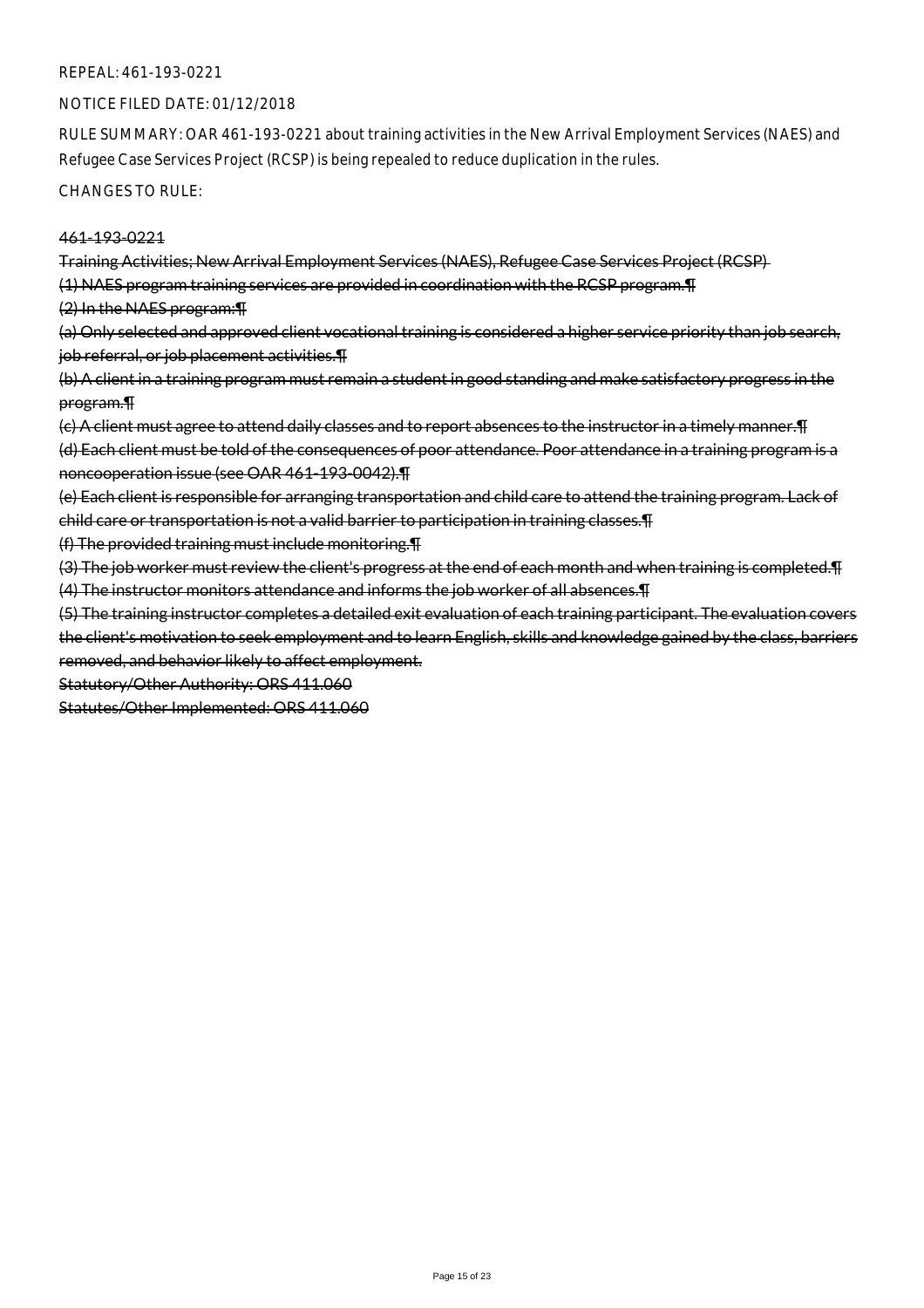## NOTICE FILED DATE: 01/12/2018

RULE SUMMARY: OAR 461-193-0240 about participation exemptions in the New Arrival Employment Services (NAES) program is being repealed to reduce duplication in the rules.

CHANGES TO RULE:

#### 461-193-0240

Exemption From Participating; New Arrival Employment Services (NAES)

(1) Participation in the NAES program is limited to RCSP program adult clients and refugees who would be eligible for the RCSP program, but have been in the U.S. for more than eight months and less than 13 months.¶ (2) An adult client is exempt from participation in or disqualification from the NAES program when the client meets the requirements of OAR 461-130-0310.

Statutory/Other Authority: ORS 411.060, 411.116, 412.006

Statutes/Other Implemented: ORS 411.060, 411.116, 412.006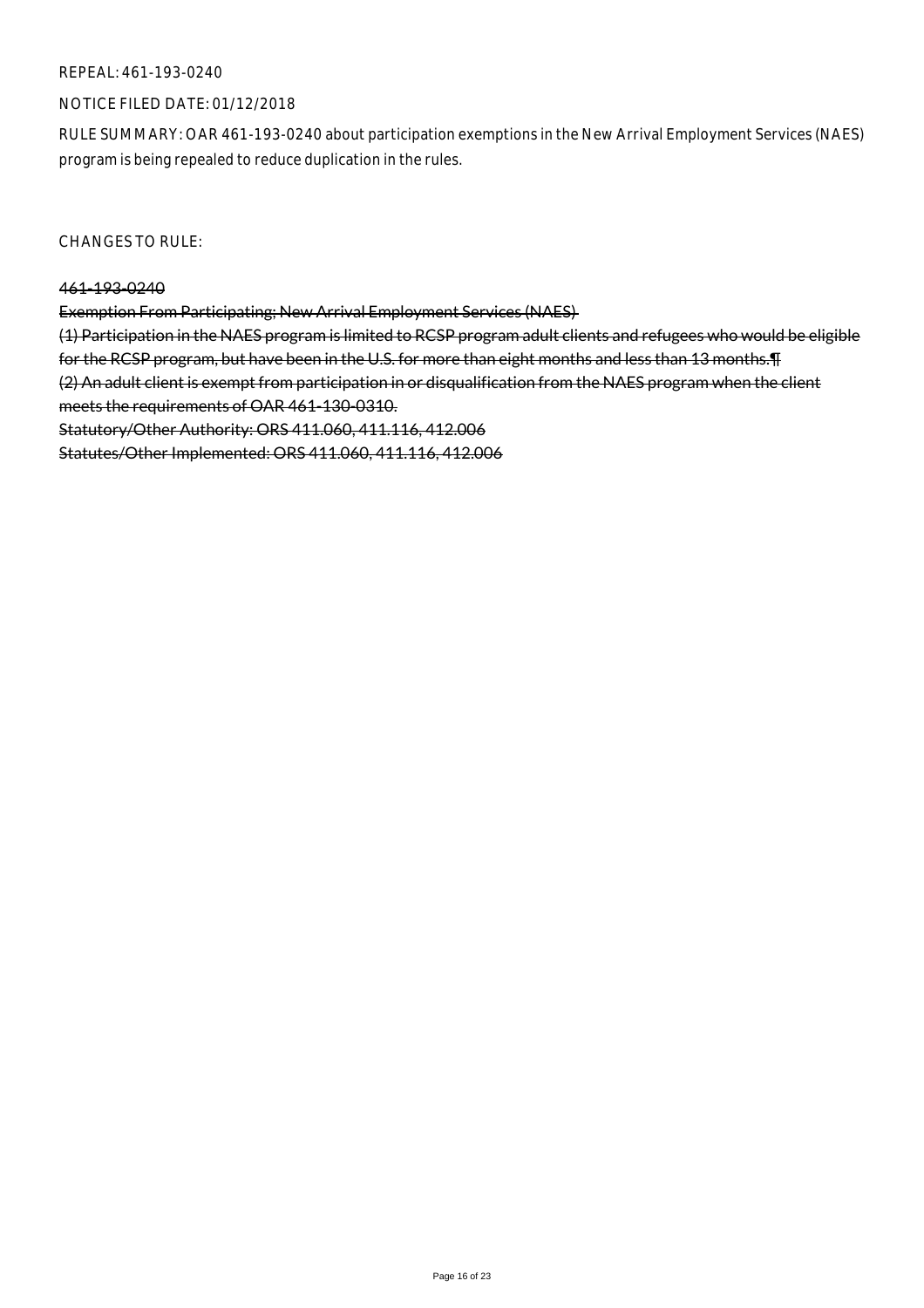## AMEND: 461-193-0246

## NOTICE FILED DATE: 01/12/2018

RULE SUMMARY: OAR 461-193-0246 about the employment incentive in the New Arrival Employment Services (NAES) program is being amended to make permanent a temporary rule change effective November 1, 2017 that removed Refugee program clients who are not TANF participants from those eligible for employment incentives, consistent with federal requirements (45 CFR 400.154 and 400.155). This rule is also being amended to update program names.

CHANGES TO RULE:

461-193-0246 Employment Incentive; New Arrival Employment Services (NAES) RCSP \[

In the NAESRefugee Case Service Project (RCSP) program:¶

(1) A clieTANF participant is eligible for an employment incentive only while active in the NAERCSP JOBS program.¶

(2) To be eligible for an employment incentive, a clieTANF participant must meet the requirements of oneall of the following subsections:¶

(a) The clieTANF participant must retain full-time employment for 90 days. Eligibility for the incentive starts on the 90th day of employment.¶

(b) The elieTANF participant must be employed in two part-time jobs concurrently, totaling at least 35 hours per week. Eligibility for the incentive starts on the 90th day of the job which makes the work week total to 35 hours per week or more.¶

(3) A  $e$ **HieTANF** participant may receive only one 90-day employment incentive. $\mathbf{I}$ 

(4) For purposes of this rule, the "employment incentive" is a \$25.00 gift card, purchased by the RCSP JOBS contractor, to a department store that is mutually determined by the contractor and the Department. Statutory/Other Authority: ORS 409.050, 411.060

Statutes/Other Implemented: ORS 409.010, 411.060, 411.070, 411.116, 412.006, 412.049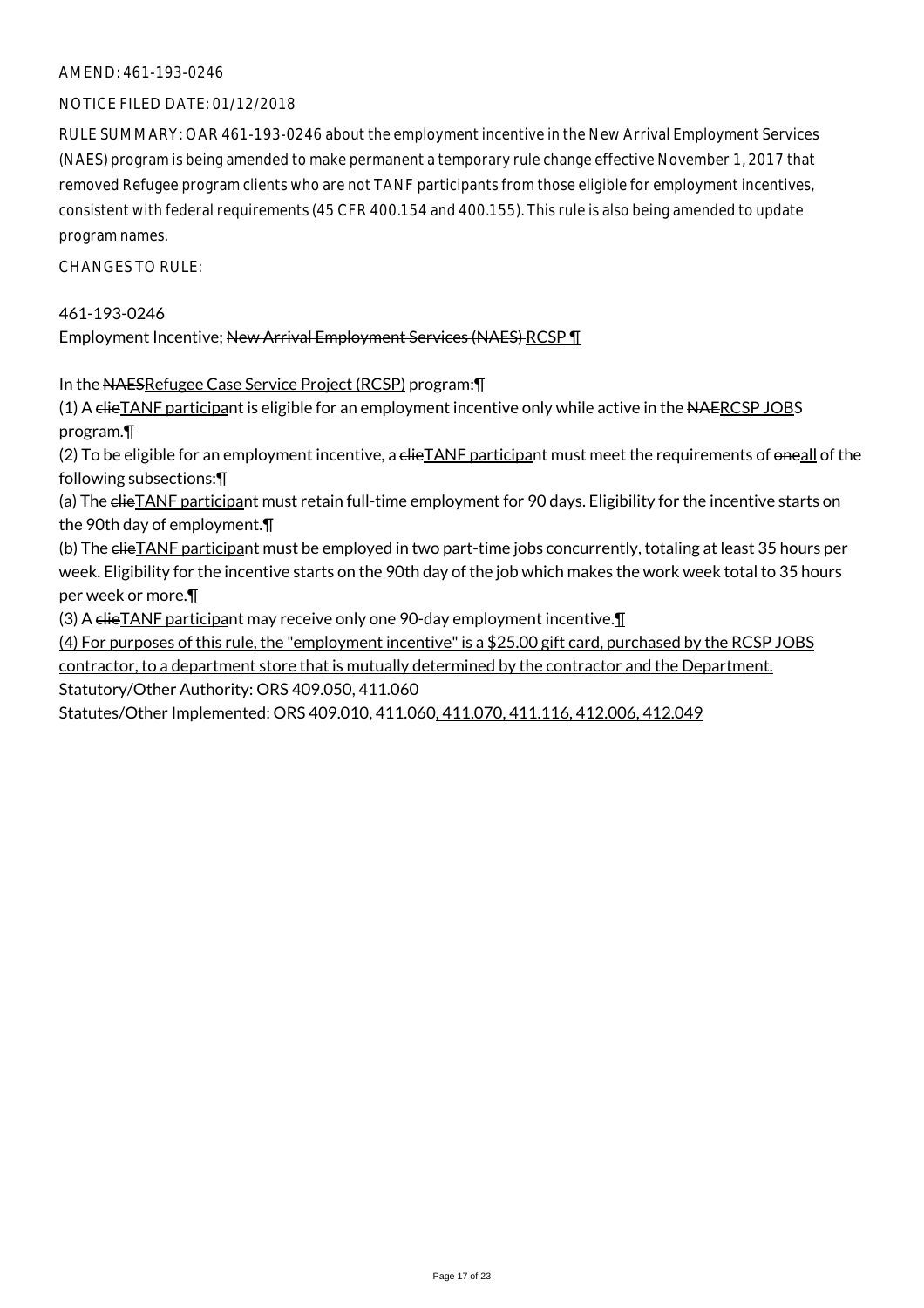## AMEND: 461-193-0320

### NOTICE FILED DATE: 01/12/2018

RULE SUMMARY: OAR 461-193-0320 about the effective dates for case assistance in the Refugee Case Services Project is being amended to remove sections covered in other rules, reducing duplication and making the rules easier to follow.

CHANGES TO RULE:

461-193-0320 Effective Dates for Cash Assistance; Refugee Case Service Project ¶

## In the Refugee Case Service Project (RCSP):¶

(1) Except as provided otherwise in this rule, in the Refugee Case Service Project (RCSP), eligibility for cash assistance is effective as provided for REF and TANF clients in OAR 461-180-0070.¶ (2) When all of the following subsections are met, the effective date for cash assistance is the first day of the month in which the date of application falls:¶ (a) The individual is eligible to receive REF assistance.¶ (b) The individual's entry to the United States: - ¶ (A) And application date fall within the same month; or¶ (B) Was in another state while in transit to Oregon for resettlement, and the application date falls in the second month of arrival in the United States.¶ (c) The individual has not received refugee cash assistance in any other state.¶ (3) For a child born in the United States to a refugee already enrolled in RCSP as per section (1) of this rule, the initial cash assistance date is the date of birth.¶ (4) For an applicant who quit a job or refused to accept an offer of employment without good cause (see OAR 461- 130-0327) within 30 consecutive calendar days immediately prior to the application, the initial cash assistance

eligibility is no earlier than the 30th day from the date of the job quit or job refusal.¶

(5) Cash eligibility date for TANF and REF clients after a disqualification is as provided in OAR 461-130-0330.

Statutory/Other Authority: ORS 409.050, 411.060, 411.070, 411.116, 412.006, 412.049

Statutes/Other Implemented: ORS 409.010, 411.060, 411.070, 411.116, 412.006, 412.049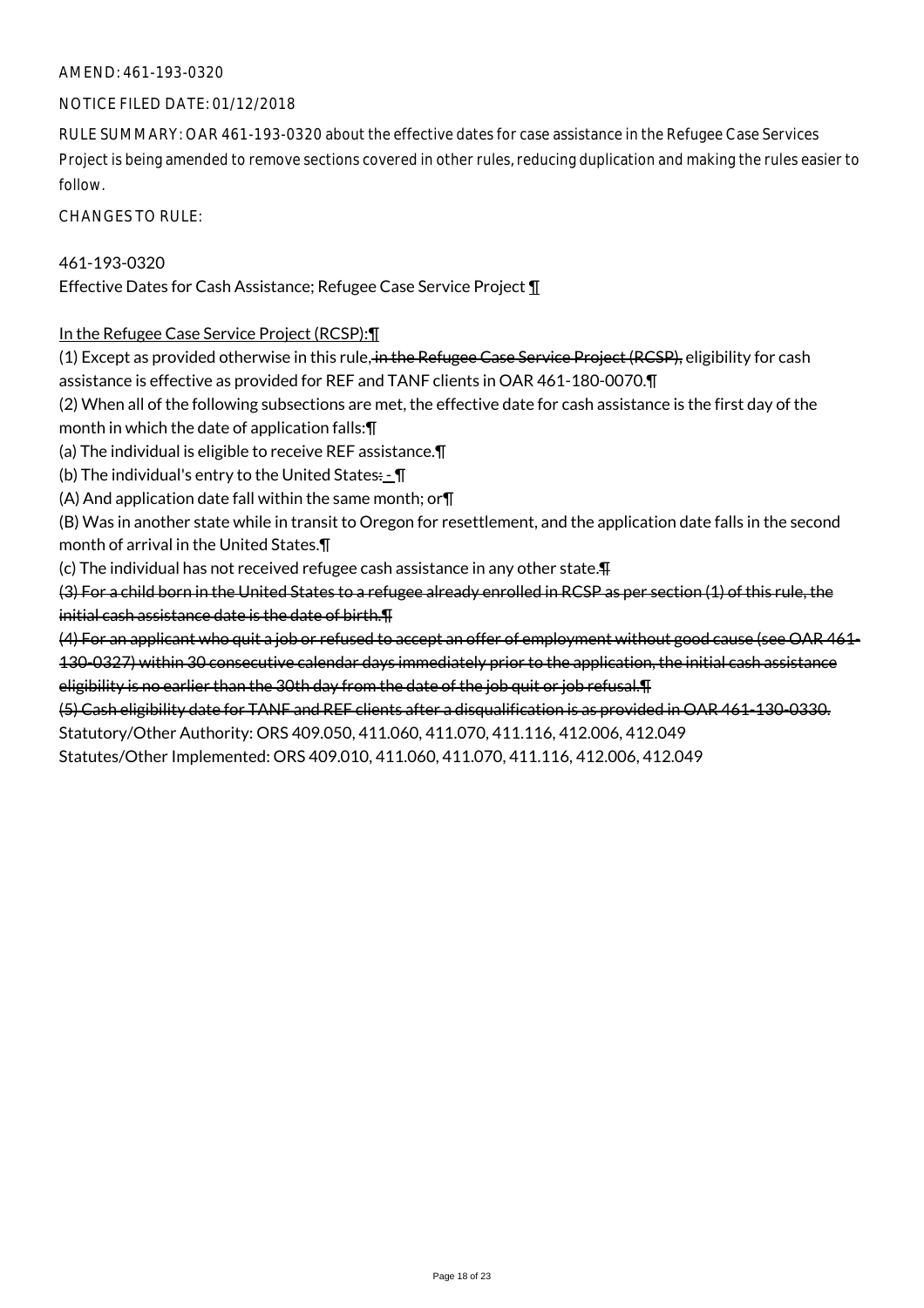### NOTICE FILED DATE: 01/12/2018

RULE SUMMARY: OAR 461-193-1140 about refugee project notices is being repealed to reduce duplication in the rules.

#### CHANGES TO RULE:

#### 461-193-1140

Notice Situations; Refugee Projects

(1) All Refugee projects must have policy and procedures for sending a decision notice when project benefits and/or services are:¶

(a) Denied;¶

(b) Reduced; or¶

(c) Closed.¶

(2) For NAES and Refugee case service projects, the project worker shall send a decision notice to the participant according to the following time lines:¶

(a) For denials, give the decision notice to the applicant at the time of the intake.¶

(b) For disqualifications, send the decision notice at the time that noncooperation is established and no later than the fifteenth of the month preceding the month in which the action is to become effective.¶

(c) For time eligibility, send the decision notice no later than the first day of the month of closure.¶ (d) For cases that fail to provide MCIR and/or MCIR information, the provision included in the MCIR that informs clients that their case will close at the end of the current calendar month if they fail to submit an MCIR shall serve as notice. Send a notice confirming case closure at the end of the current calendar month to cases that fail to submit an MCIR by the end of that month.¶

(e) For all other closures, send the decision notice as soon as the information becomes known.¶

(f) For all disqualifications, reductions and closures, if the decision notice cannot be mailed the fifteenth of the month preceding the month in which the action is to become effective, the action to be imposed cannot be effective until the next month.

Statutory/Other Authority: ORS 411.060

Statutes/Other Implemented: ORS 411.060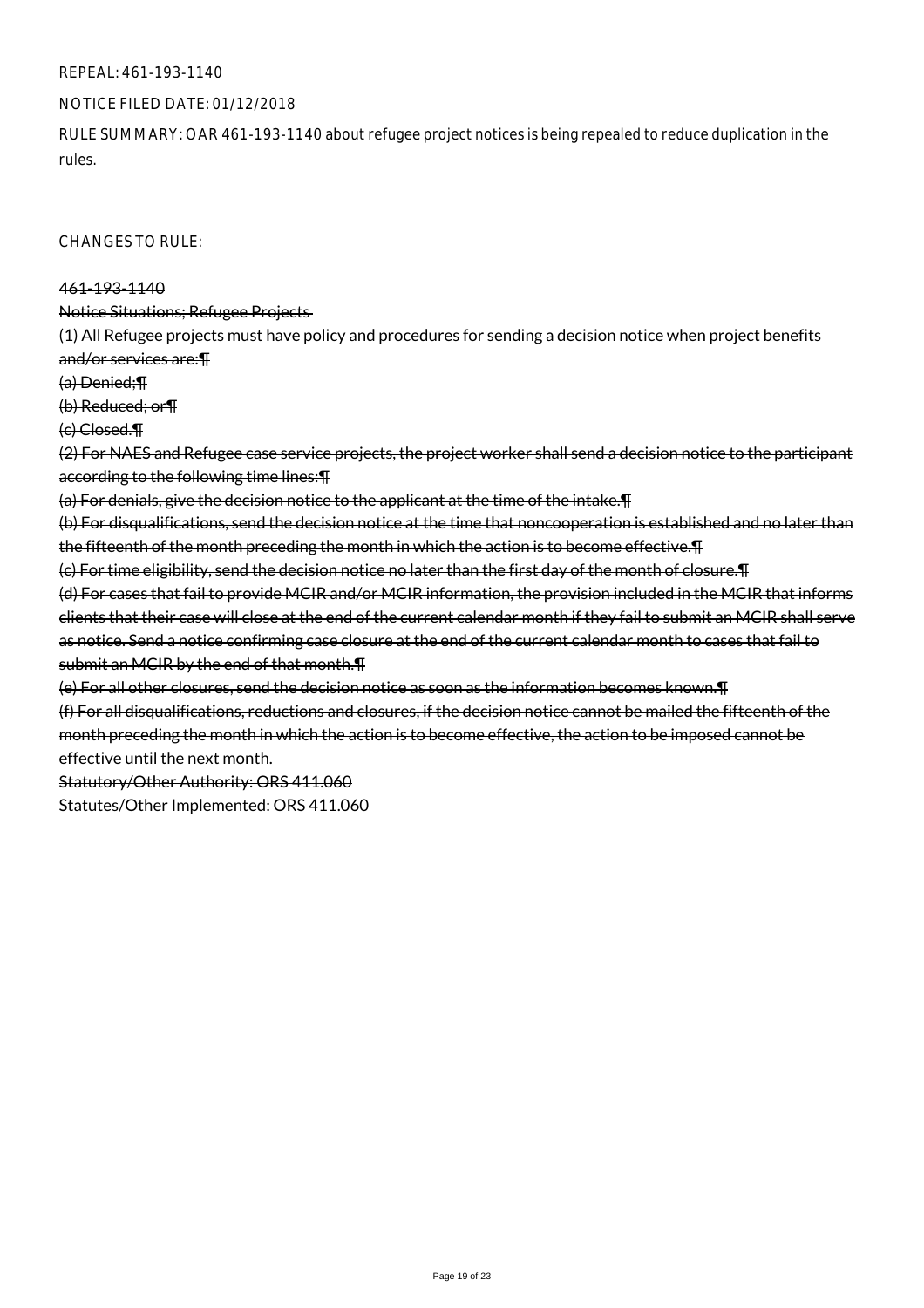### NOTICE FILED DATE: 01/12/2018

RULE SUMMARY: OAR 461-193-1200 about cooperation requirements for the New Arrival Employment Services (NAES) program is being repealed to reduce duplication in the rules.

CHANGES TO RULE:

## 461-193-1200

Cooperation Requirements; New Arrival Employment Services (NAES)

In the NAES program:¶

(1) A client must provide the information required by the Department. The required information includes information needed to:¶

(a) Determine if the client is mandatory to participate in the program;¶

(b) Assess the client's participation level in the NAES program;¶

(c) Assess whether a client has good cause (see OAR 461-130-0327) for any failure to meet a requirement of the NAES program; or¶

(d) If a medical condition is in question, provide the Department with a medical opinion from an appropriate medical professional.¶

(2) A client who is required to participate in the NAES program must do all of the following:¶

(a) Complete the assessment process and provide sufficient information for the Department to determine whether the client must participate in the NAES program. T

(b) Register for the NAES program by completing the forms required by the Department. A client required to participate in the NAES program who fails to register is ineligible for benefits.¶

(c) Meet all of the following participation requirements:¶

(A) Accept a bona fide offer of employment, whether temporary, permanent, full-time, part-time, or seasonal.¶ (B) Maintain employment. A client fails to maintain employment when the client:¶

(i) Does not accept an increase in hours worked that would result in increased earnings, so long as the maximum amount of hours worked per week does not exceed 40 hours;¶

(ii) Quits work without good cause or is discharged for misconduct in accordance with the unemployment insurance compensation laws of the State of Oregon; or¶

(iii) Voluntarily reduces earnings or hours of employment.¶

(C) Schedule and keep required employment-related appointments and interviews.¶

(D) Notify the Department's case manager or the NAES program contractor of the reason for not keeping employment-related appointments and interviews, not attending scheduled classes and activities, and not completing case management activities. Notification must be made within three working days from the date of a missed appointment, interview, class, or activity.¶

(E) Provide the Department, in the manner required, with verifiable documentation of NAES program

participation hours including paid work, job search activity, and educational activity.¶

(F) Complete each case management assignment specified in the employment plan.

Statutory/Other Authority: 411.060

Statutes/Other Implemented: ORS 411.060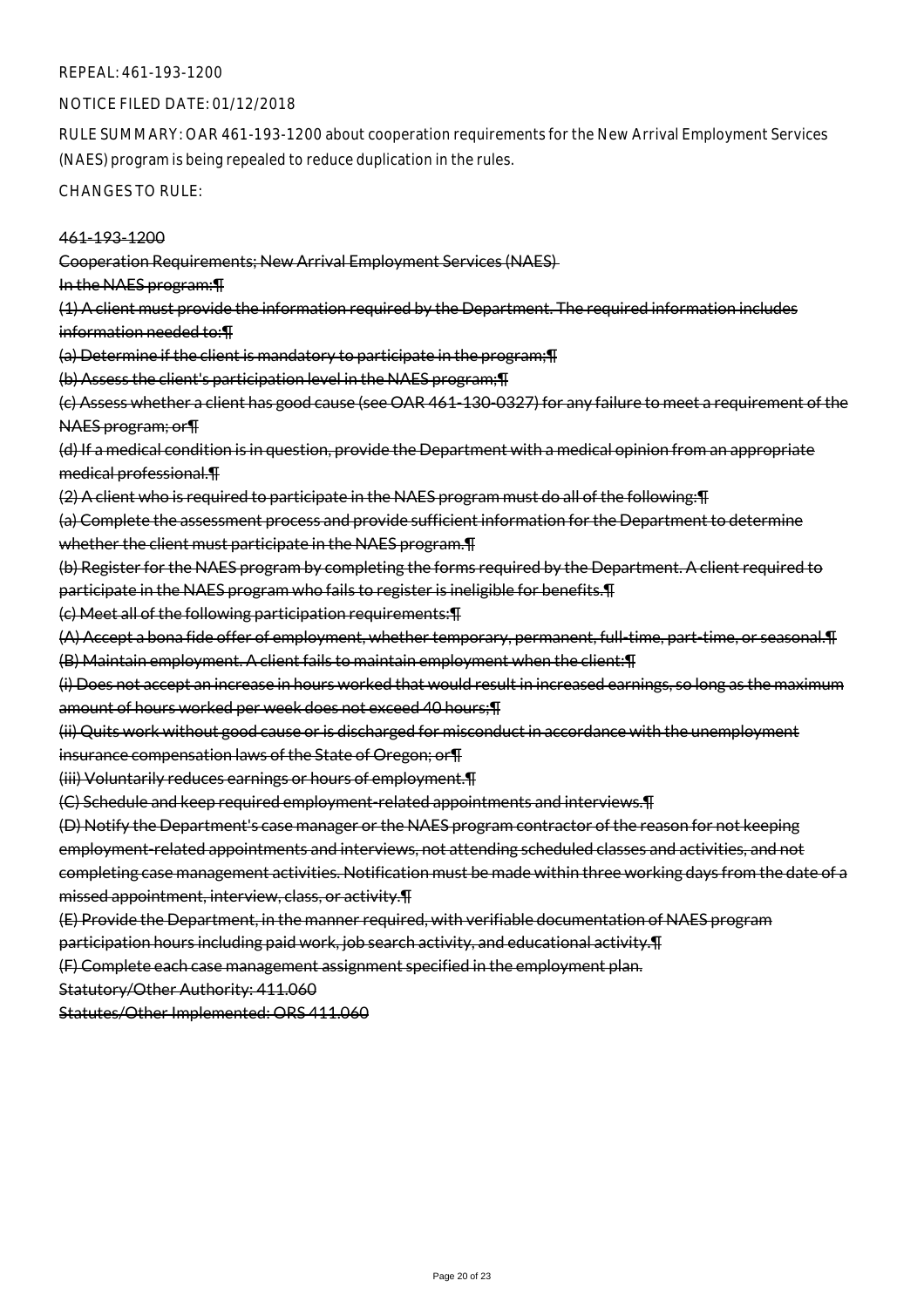#### NOTICE FILED DATE: 01/12/2018

RULE SUMMARY: OAR 461-193-1380 about support service payments in the New Arrival Employment Services (NAES) program is being repealed because support service payments are being covered in OAR 461-190-0211.

CHANGES TO RULE:

#### 461-193-1380

Standards for NAES Support Service Payments

#### In the NAES program:¶

(1) The Department helps an individual comply with the individual's case plan (see OAR 461-001-0025) by providing payments for child care, housing, transportation, and other needs to make participation in required activities (see OAR 461-001-0025) successful. These payments are provided for costs directly related to participation in activities, for costs necessary to obtain and retain a job, and for enhancing wages and benefits.¶ (a) In approving NAES support service payments, the Department must consider lower-cost alternatives.¶ (b) It is not the intent of the Department or of this rule to use Department funding when other funding is available in the community. It is the Department's expectation that case managers and clients work collaboratively to seek resources that reasonably are available to the client to facilitate participation in required activities.¶ (c) An NAES program client is not eligible to receive any support service payment, except for child care or transportation, during his or her first 30 days in the United States.¶

(2) An NAES program support service payment must be authorized in advance and is subject to the limitations of this rule.¶

(3) Subject to the limitations of state funding and this rule, an NAES program support services (see OAR 461-001- 0025) payment is made available to an individual if all of the following requirements are met:¶

(a) The individual is an NAES participant.¶

(b) The individual has agreed to participate in a NAES activity or other approved activities as specified in the individual's case plan.¶

(4) Denials and Reductions. The Department may reduce, close, or deny in whole or in part an individual's request for an NAES support service payment in each of the following circumstances:¶

(a) If the individual is disqualified for failing to comply with a case plan, unless the payment in question is necessary for the client to comply with his or her case plan.¶

(b) If the purpose for the payment is not related to the individual's case plan.¶

(c) If the client disagrees with a support service payment offered or made by the Department as outlined in the client's case plan.¶

(5) Required Verification.¶

(a) The Department may require the individual to provide verification of a need for the support service prior to approval and issuance of payment if verification is reasonably available.¶

(b) The Department may require the individual to provide verification of costs associated with a support service if verification is reasonably available.¶

(6) Child Care. Payments for child care are authorized, as limited by OAR 461-160-0040, if necessary to enable the individual to participate in NAES program activities or other approved activities specified in the individual's case plan. If authorized, payment for child care will be made for:¶

(a) The lesser of the actual rate charged by the care provider and the rate established in OAR 461-155-0150. The Department rate for children in care less than 158 hours in a month is limited by OAR 461-155-0150, except that the cost of child care may be paid up to the monthly maximum when a child is in care less than 158 hours per month: and¶

(A) Appropriate care is not accessible to the individual at the hourly rate; or¶

(B) The individual is a teen parent using on-site care while attending education activities.¶

(b) The minimum hours necessary, including meal and commute time, for the individual to participate in NAES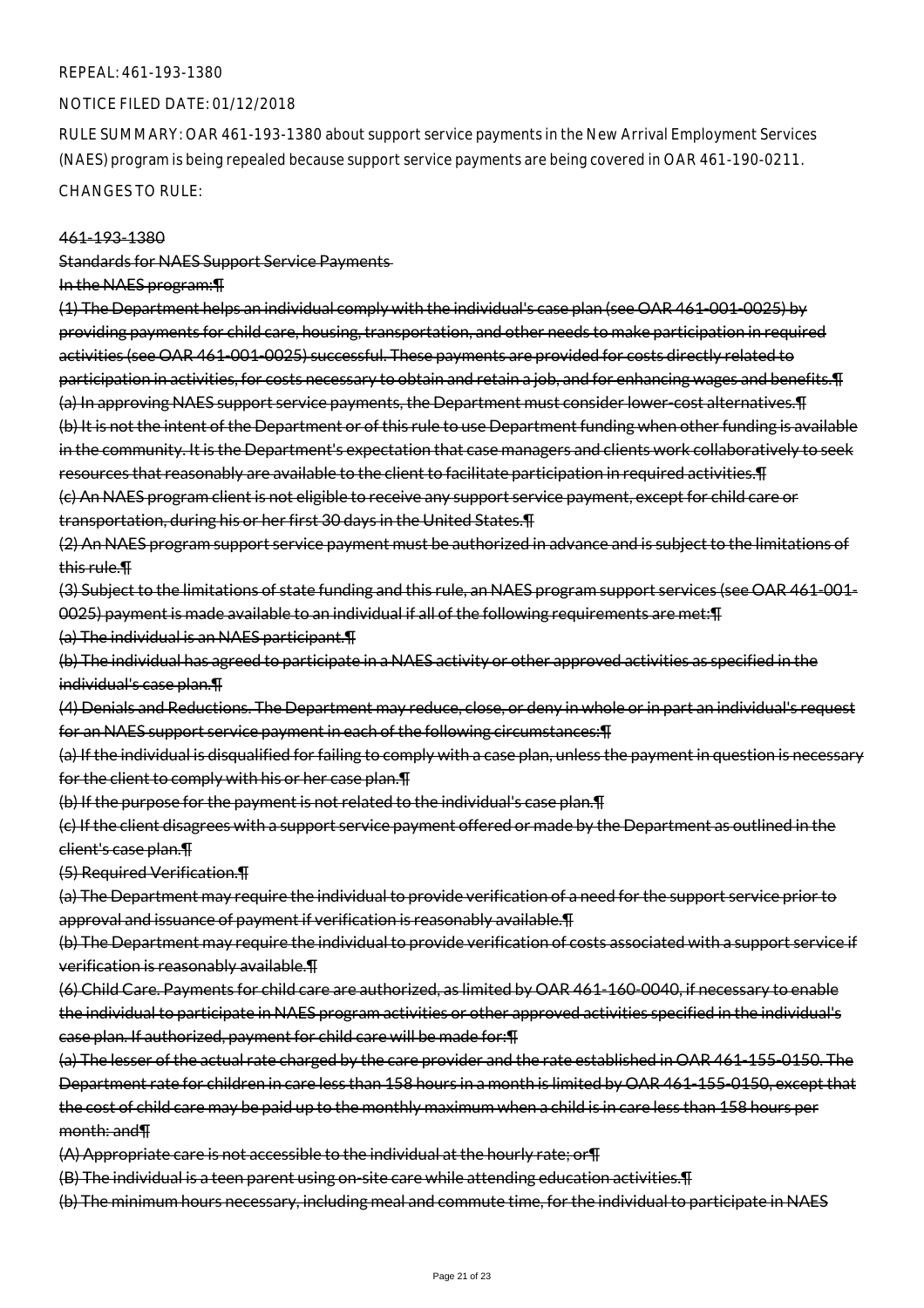program activities, other approved activities, or to obtain and perform employment duties.¶

(7) Child care payments may be provided when an individual is not participating in NAES program activities or other approved activities if payment is necessary for the client to retain his or her child care provider. Only the minimum amount necessary to maintain the child care slot with the provider may be covered as established in OAR 461-155-0150. Not more than 30 days between scheduled NAES program activities or other approved activities may be covered.¶

(8) Unless good cause (see OAR 461-130-0327) has been determined, an NAES program client must attend an NAES program child care orientation to receive on-going child care payments.¶

(9) Housing and Utilities. In addition to a payment for basic living expenses under OAR 461-135-0475, a payment may be provided to an NAES program participant to secure or maintain housing and utilities in the following situations:¶

(a) To prevent an eviction or utility shut-off, secure housing to find or maintain employment, or participate in activities listed in the individual's case plan. Payment is available when all of the following requirements are met:¶ (A) The individual cannot make a shelter or utility payment due to a lack of assets.¶

(B) The lack of assets did not result from an NAES program or Child Support disqualification, a reduction due to an IPV recovery, overpayment recovery (other than administrative error), or failure by the individual to pay shelter or utility expenses when funds were reasonably available.¶

(C) The individual's case plan addresses how subsequent shelter or utility payments are to be made.¶ (b) The shelter need results from domestic violence (see OAR 461-001-0000) and all of the following requirements are met:¶

(A) The individual is not eligible for the TA-DVS program.¶

(B) The individual is able to pay all subsequent shelter costs, either through the individual's own resources or through other resources available in the community.¶

(C) The individual's case plan addresses how subsequent shelter costs are to be paid.¶

(c) An NAES program client who receives a cash grant through the RCSP program is expected to meet the housing and utility expenses out of the amount received each month in the cash grant. A NAES program client who receives an RCSP program cash grant may receive a housing and utility support services payment on a case-bycase basis, if the client otherwise meets the support service payment eligibility criteria of this section.¶ (10) Transportation. The Department provides support services payments for transportation costs incurred in travel to and from NAES program activities or other approved activities. Payment is made only for the cost of public transportation or the cost of vehicle insurance, repairs, and fuel for a personally owned vehicle. The Department may not authorize payment for repair of a vehicle owned by an individual who is not in the filing group (see OAR 461-110-0330). A transportation support service payment is subject to the following considerations:¶

(a) A payment for public transportation is given priority over a payment for a privately owned vehicle.¶ (b) A payment for a privately owned vehicle is provided if the client or driver has a valid license and one of the following requirements is met:¶

(A) No public transportation is available or the client is unable to use public transportation because of a verifiable medical condition or disability for which no accommodation is available; or¶

(B) Public transportation is available but is more costly than the cost of car repair or fuel.¶

(11) Unless good cause has been determined, an NAES program client must attend an NAES program mass transit training to receive on-going transportation payments.¶

(12) Other Payments. The Department provides support services payments for other items directly related to participation in NAES program activities. A payment under this section may be authorized for:¶

(a) Reasonable accommodation of a client's disability (see OAR 461-001-0000).¶

(b) Costs necessary in obtaining and retaining a job or enhancing wages and benefits, such as:¶

(A) Clothing and grooming for participation in NAES program activities or job interviews.¶

(B) Moving expenses necessary to accept employment elsewhere.¶

(C) Tools, bonding, and licensing required to accept or retain employment.¶